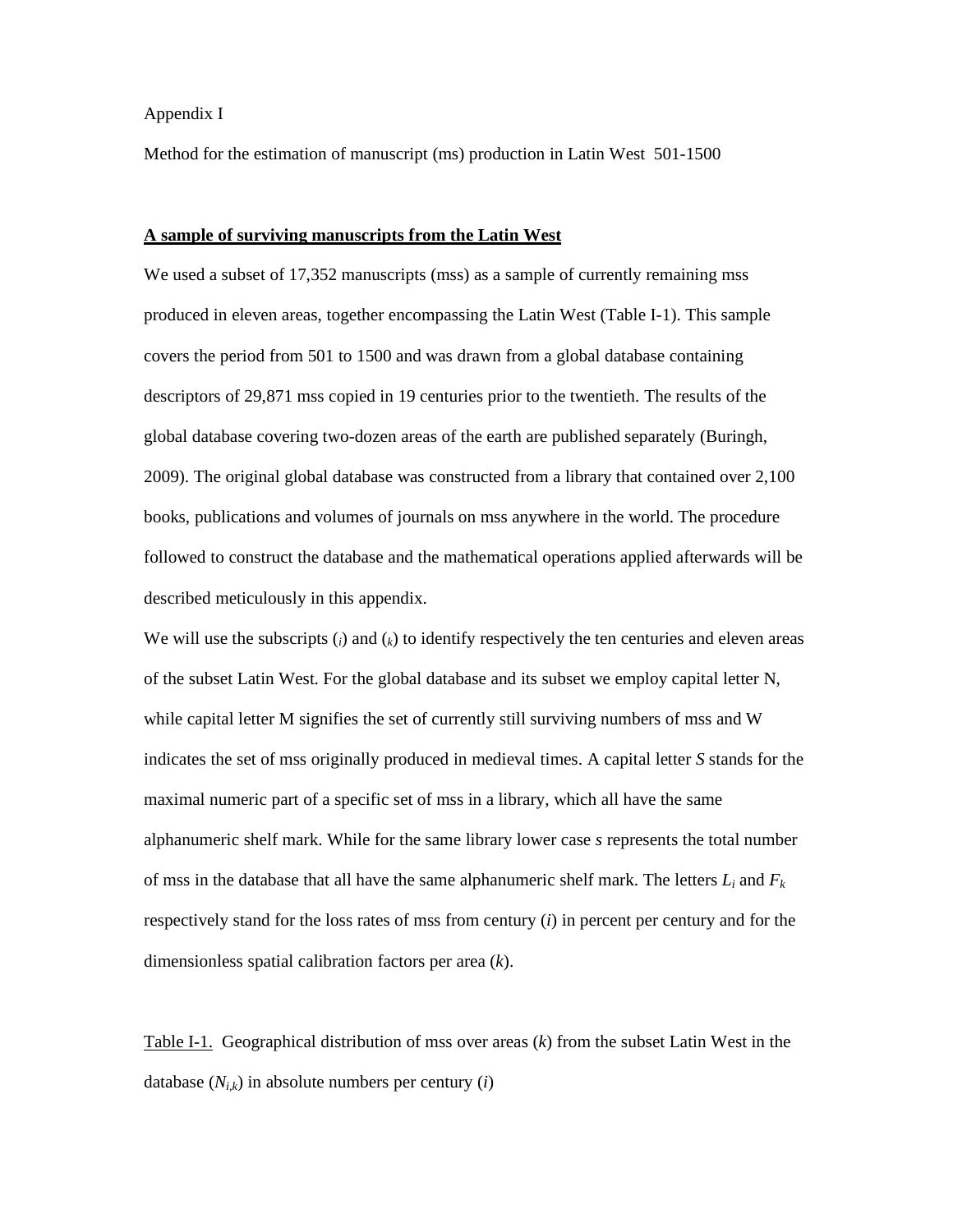| Area (k)    | $6^{th}$       | 7 <sup>th</sup>  | $8^{th}$         | $9^{th}$ | $10^{th}$ | $II^{th}$  | $12^{th}$ | $13^{th}$ | $14^{th}$ | $15^{th}$ |  |  |
|-------------|----------------|------------------|------------------|----------|-----------|------------|-----------|-----------|-----------|-----------|--|--|
| CentrE      |                |                  |                  |          |           | 3          | $12\,$    | 26        | 61        | 98        |  |  |
| ${\bf Boh}$ |                |                  |                  |          |           | $\sqrt{6}$ | 6         | 14        | 103       | 143       |  |  |
| <b>Brit</b> | $\,1\,$        | 14               | 64               | 34       | 60        | 122        | 281       | 343       | 250       | 432       |  |  |
| Fran        | 18             | 29               | 162              | 277      | 68        | 235        | 597       | 760       | 790       | 2,154     |  |  |
| Belg        |                | $\sqrt{2}$       | 15               | 15       | $11\,$    | 59         | 173       | 236       | 197       | 1,367     |  |  |
| Neth        |                | $\,1\,$          | $\sqrt{2}$       | $\,1$    | $\,1\,$   | $\sqrt{6}$ | $17\,$    | $10\,$    | 60        | 1,008     |  |  |
| Germ        |                |                  | 52               | 152      | 166       | 176        | 343       | 274       | 280       | 632       |  |  |
| Switz       |                | $\,1\,$          | $17\,$           | 56       | $27\,$    | 16         | $20\,$    | 16        | 25        | 54        |  |  |
| Austr       |                |                  | 19               | 24       |           | 10         | $77 \,$   | 38        | 38        | 109       |  |  |
| Italy       | 82             | 40               | 50               | 57       | 61        | 152        | 216       | 283       | 925       | 1,928     |  |  |
| Iberia      | $\overline{4}$ | $\boldsymbol{7}$ | $\boldsymbol{9}$ | 19       | 61        | $50\,$     | $81\,$    | 83        | 113       | 165       |  |  |
| Latin       |                |                  |                  |          |           |            |           |           |           |           |  |  |
| West        | 105            | 94               | 390              | 635      | 455       | 835        | 1,823     | 2,083     | 2,842     | 8,090     |  |  |

*Century (i)* 

blanc spaces indicate that there were no mss in the database for that period

Source: database Buringh 2009

## **Construction of the database**

The following four selection criteria, that should each be met one by one, determined inclusion of any ms into the global database:

• First of all, the ms in question should be handwritten, furthermore it is regarded as a codicological entity (the intended end product of a writers scribal activities, Mostert, 1989), which means that its size could range from a surviving fragment to a wholly intact ms as well as any fraction of a ms in between;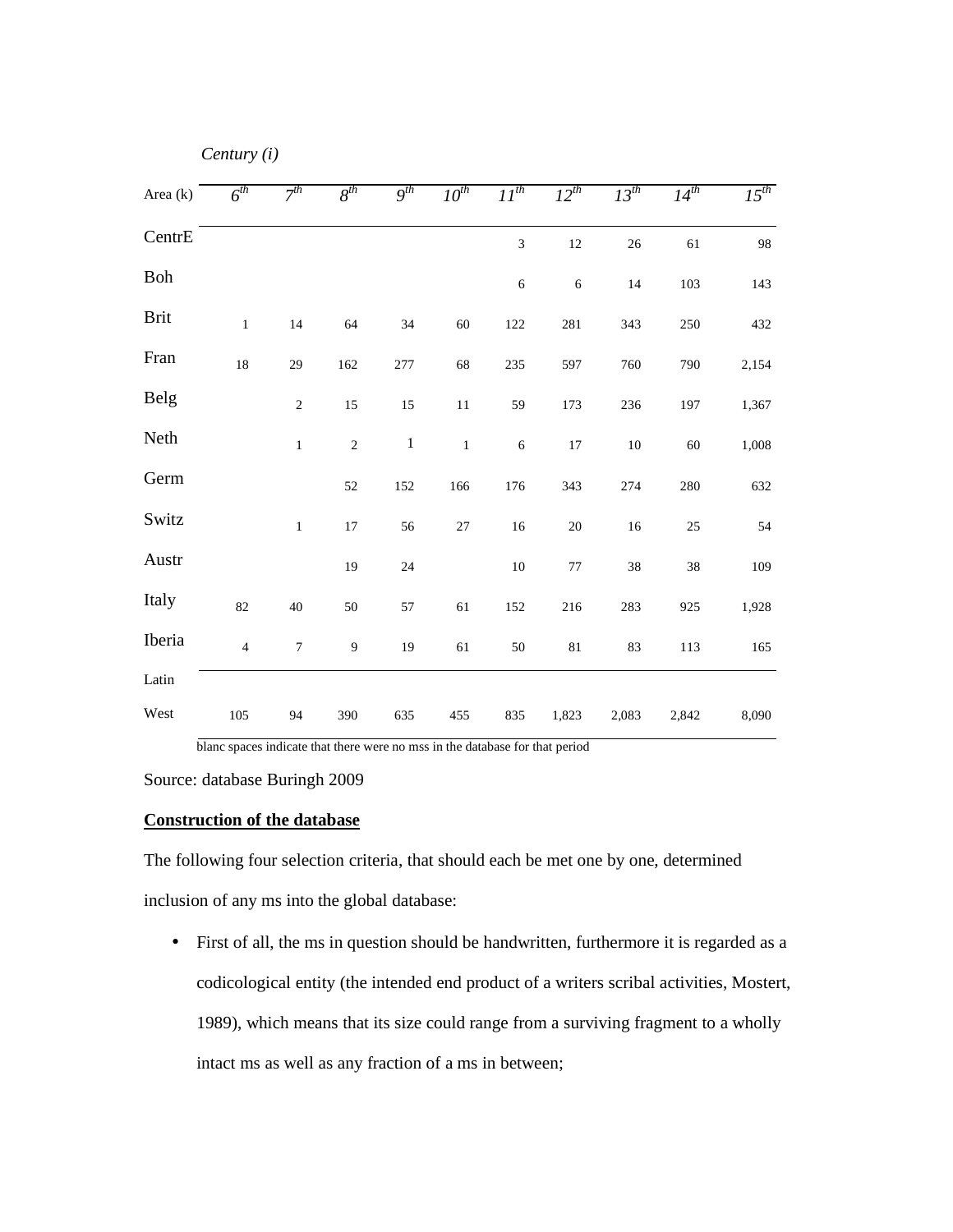- Secondly, mss copied on papyrus, wood, wax tablets, parchment, vellum, leather, paper, leaves or plant material, cloth or silk can all be found in the global database, however writing on other materials as stone, slate, clay (*ostraca*) and tiles or writing embroidered or woven into cloth were not included in the database;
- Thirdly, the availability of a picture of the ms in one or more of the publications in the library was a criterion for inclusion, this however does not necessarily imply that only illustrated mss were included, merely that a specimen of the writing or illustration had been considered to be so important by the original author of the publication found in the library that it warranted its reproduction;
- Finally, there should be a (sometimes brief) description of the place and date of origin and an indication of the contents of the ms in question and some location of the place where it is kept or has last been and of its shelf mark to help with retrieval of the ms and to have a unique and universally usable identification code.

As a result of these four inclusion criteria we may expect temporal and spatial skewness to arise in the global database as a consequence of unavoidable publication and selection biases. Nevertheless, numerically such skewness can be overcome by specific correction and standardization steps, as we will demonstrate later. Other codicological data that, if known, were included in the database were the author, title and illuminator and the total number of references in the library to that specific ms. Mss that are currently lost or destroyed but that nevertheless satisfy all four inclusion criteria have been incorporated into the database. It should be stressed that as such the contents of a ms was not one of the criteria for inclusion.

For the Latin West eleven areas of ms production have been discerned. These will be described with their borders around 1990. The area called "CentrE", short for Central Europe, lumps the relatively few mss from Hungary, Slovakia, Poland, Denmark, Sweden, Finland,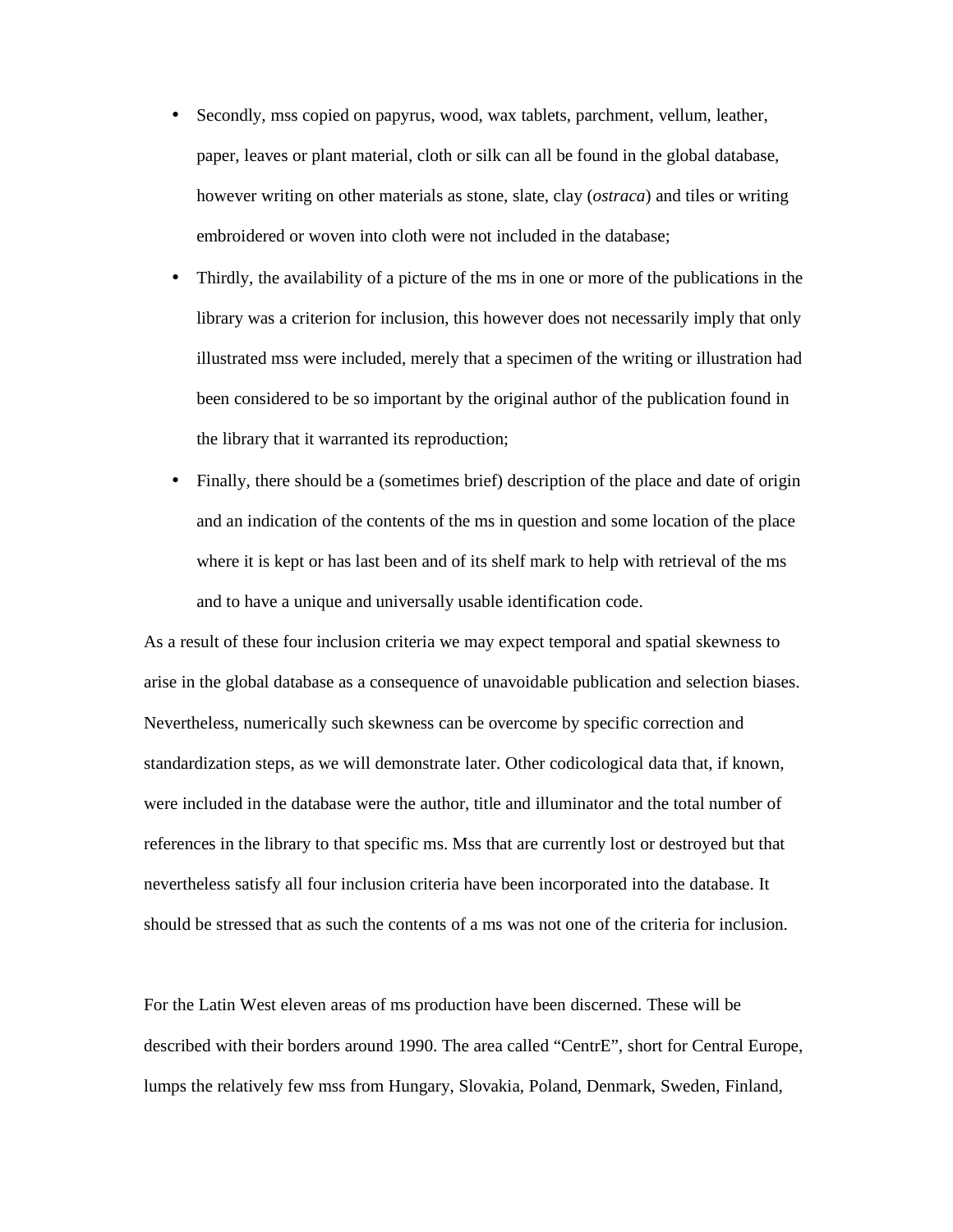Norway and Iceland into one large geographical container. "Boh" or Bohemia may be identified with the Czech republic, while the British Isles and Ireland have been considered as a single area. France is seen as one entity and the heading "Belg" combines the mss originally copied in Belgium and Luxembourg. The Netherlands, Germany, Switzerland, Austria and Italy are all separate areas, while "Iberia" comprises the whole of the Iberian Peninsula including Spain and Portugal and the part-time Moorish territories. When the location of production of a ms was presented in a publication as jointly in Northern France/Belgium as happened for quite a number of Psalters or Books of Hours or jointly in France and Germany for Carolingian mss, the origins of these mss were distributed by chance over one of the areas, with a 1:1 for Northern France and Belgium and 2:1 for France and Germany by taking into account the proportion of firmly localized mss for these areas and periods.

A uniform procedure has been followed to prevent any ambiguities in dating. According to regular costume century *B* starts with the year (*B-1*)01 and ends with the year *B*00 and is called the  $B<sup>th</sup>$  century. Any ms with a firm date of copying has of course been given that date and those dated to a certain century have been given the date of the middle of the century, so a ms from the fourteenth century gets dated as 1350. For those mss that have been dated to some mixed century as twelfth/thirteenth, chance has been used to assign it to either the twelfth (date:1200) or the thirteenth (date:1201), a similar approach has been taken for mss that were dated to around a century, as circa1200, which also leads to an equal chance of ending in either the twelfth or thirteenth. The use of chance to consign mss to a certain century was applied to some 8% of the subset.

Palimpsests have of course been included twice in the database with their appropriate places and dates, in accordance with the concept of a codicological entity. For more complex mss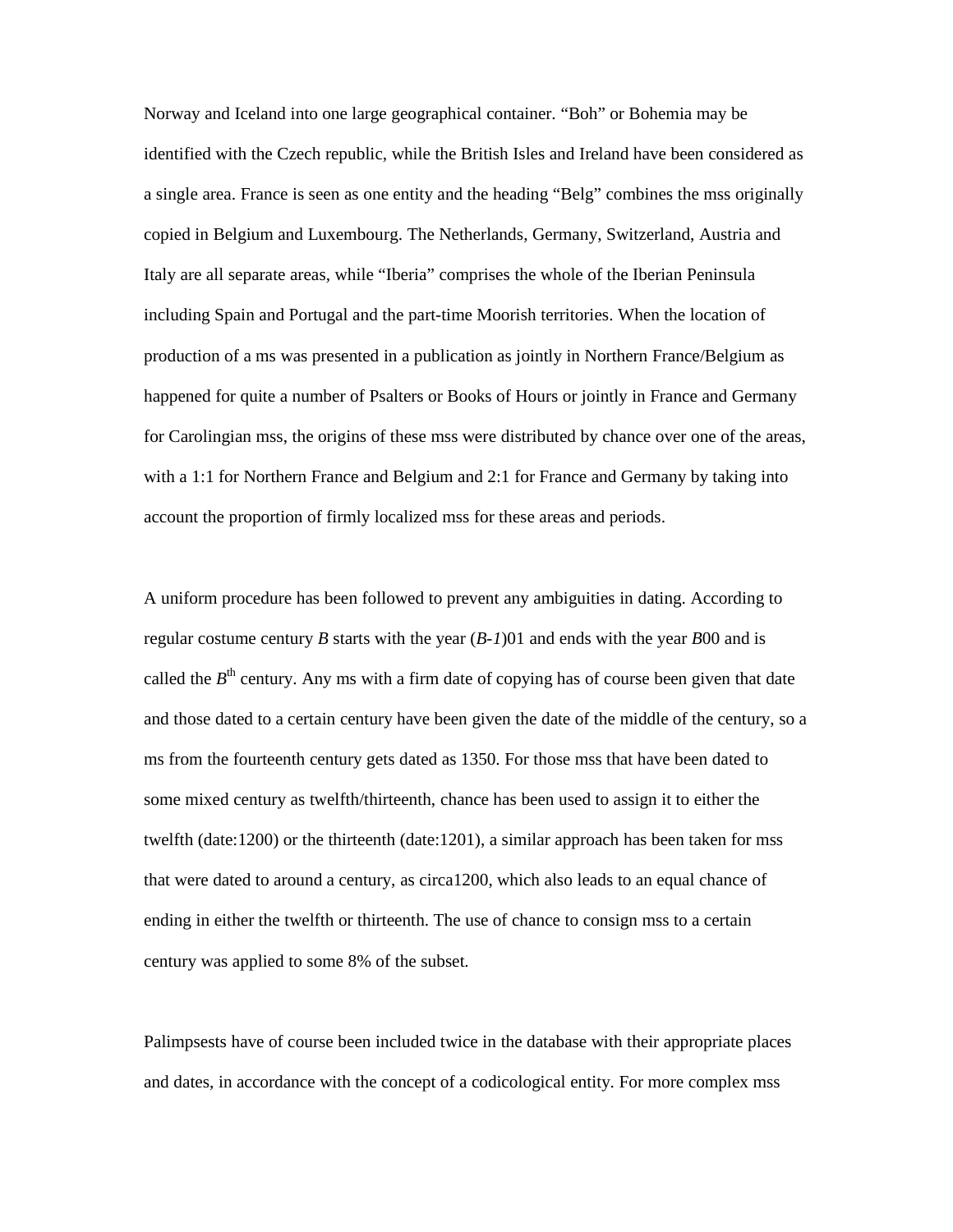(convolutes or albums) that have been produced over more than a century the date of the picture in the original publication has been decisive. When more than one picture over more than one century was available for such a ms, each century has been seen as a separate entry, though it was quite seldom that something like this happened (one of the better known exceptions in the global database is the St Petersburg Muraqqa).

It may be without mention that Byzantine mss produced in Southern Italy (currently 43 mss in the database) have been included under the heading of Italy, similarly as a single Armenian ms in the database that was produced in Italy, as the area of production was the decisive criterion for its localization. Also Jewish mss have not been seen as a separate entity but have been included under their various areas of production.

### **Validation of the database**

The global dataset has been validated against the available quantitative distributions of mss. For the earlier part (outside the current period of 501-1500) the distribution of roll and codex in Egypt in the first to fifth century in the database has been contrasted with an overview presented by Mazal (1999, 134). This comparison led to an explained variance of 99%. A point estimate of books in the inventory of an Egyptian church property in the seventh and eighth centuries (Hoogendijk and Van Minnen, 1991, 54) also compared favorably with a similar subset from the database. A comparison of a later date than the period currently under observation of Dutch *Alba amicorum* of the sixteenth-eighteenth centuries in Dutch libraries (Thomassen, 1990, 11) produced an explained variance of 88%.

For the current period (501-1500) and subset (Latin West) specific validations have been performed too. Latin Gospel Books from fifth-eighth century presented by McGurk (1961) and a similar subset from the database led to an explained variance of 86% (data not shown). A number of ninth century monastic catalogues (Becker, 1885) and an appropriate subset of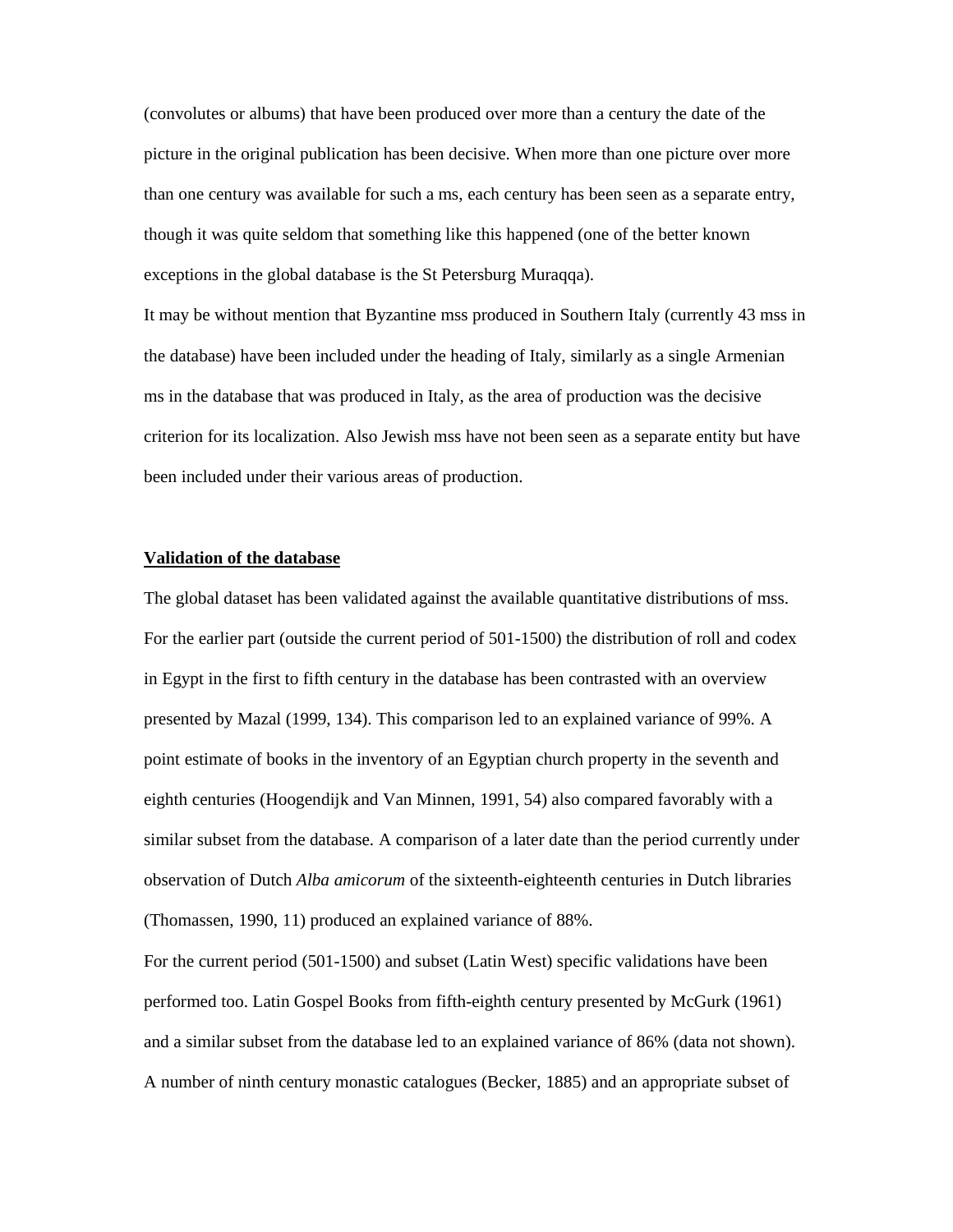the database led to an explained variance of 87% (data not shown). The comparison of Latin bestiaries from the eleventh to fifteenth century (Baxter, 1998, 147-8) and the database produced an explained variance of 98% (data not shown). The whole European corpus of *manuscrits datés* (*CMD*) is extensive and quite pivotal for mss from the Latin West and therefore this comparison has been included here (Table I-2). A comparison of the database and the distribution of mss in *CMD* led to an explained variance of 95%. The *CMD* also allows validations for the  $5<sup>th</sup>$  and  $16<sup>th</sup>$  centuries; these are reported elsewhere (Buringh, 2009).

Table I-2. Historical distribution of mss in Latin script from *CMD* and from the subset Latin West in the database.

|                    |                     |               | Latin West       |  |
|--------------------|---------------------|---------------|------------------|--|
| Century            | $\mathcal{C\!M\!D}$ |               | Database $(N_i)$ |  |
| (i)                |                     |               |                  |  |
| $6^{th}$           | $\boldsymbol{2}$    |               | 105              |  |
| $7^{th}$           | $5\overline{)}$     | $1\!/\!_2$    | 94               |  |
| $8^{th}$           | 28                  | $\frac{1}{2}$ | 390              |  |
| $9^{th}$           | 160                 |               | 635              |  |
| $10^{th}$          | $90\,$              |               | 455              |  |
| $II^{\rm \it th}$  | 236                 |               | 835              |  |
| $12^{th}$          | 567                 |               | 1,823            |  |
| $13^{\textit{th}}$ | 877                 |               | 2,083            |  |
| $14^{th}$          | 2,032               |               | 2,842            |  |
| $15^{th}$          | 10,520              |               | 8,090            |  |

Source: CMD and database, for more information see Buringh (2009)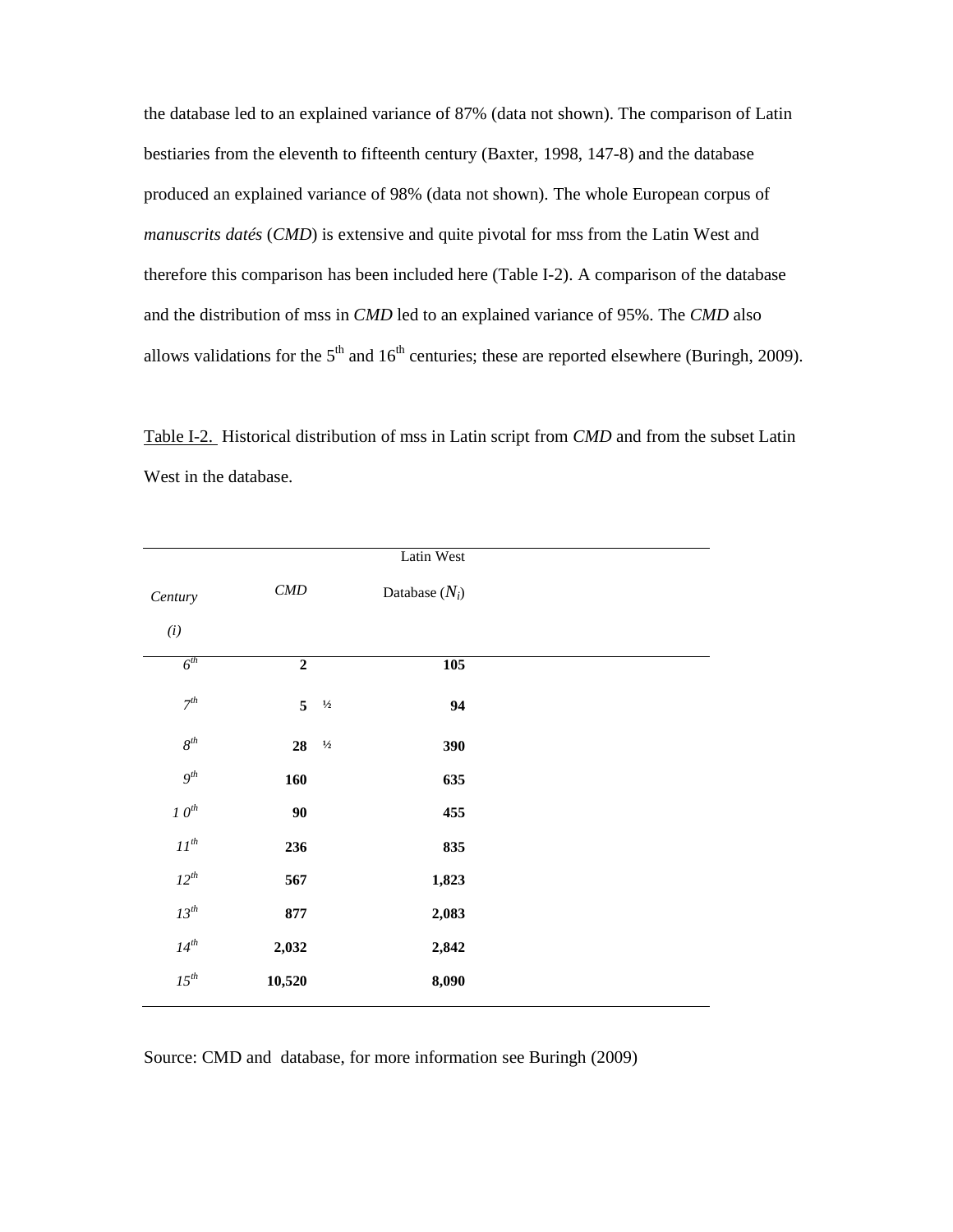The relatively high explained variance for the various validations indicate that the found (relative) distributions of mss in the database compare well with what we can find in the relevant literature, and we may conclude that with these comparisons also those specific subsets have been validated. Because the global database is so extensive in its coverage we cannot compare it directly with any known dataset, and therefore we can only compare certain subsets of the database with appropriate standards for these subsets. With an argument of induction we may conclude that if some arbitrary subset of the database compares well with its appropriate standard we can also conclude that the other not checked parts would have compared well with standards had they been available. Therefore we may presume that the whole database has been validated and not just the subsets that we scrutinized above.

### **Spatial calibration per area**

We can expect a certain spatial skewness in the database caused by publication and selection biases, which may either over or under represent mss from a certain area. However, we can compensate for both biases together by counting per area in the subset how many local mss from that area the local libraries in that area contain and how many local mss the shelf marks of these local mss represent and standardize the distributions with a spatial calibration factor. Ruggles and Brodie (1947) reported on statistical methods used by Allied intelligence during the Second World War to estimate enemy war production on the basis of serial numbers of captured materiel, and quite similar to the methods of Ruggles and Brodie we have used library shelf marks to estimate total numbers of mss in a library. The total numbers of mss with the same (alphanumeric) shelf mark have been estimated as:  $S^*(1+1/s)$ . An estimate on the basis of the above approach concerning the total numbers of global mss, which instead of the current subset uses the whole database together with a more extensive treatment of the results, can be found in Buringh (2009).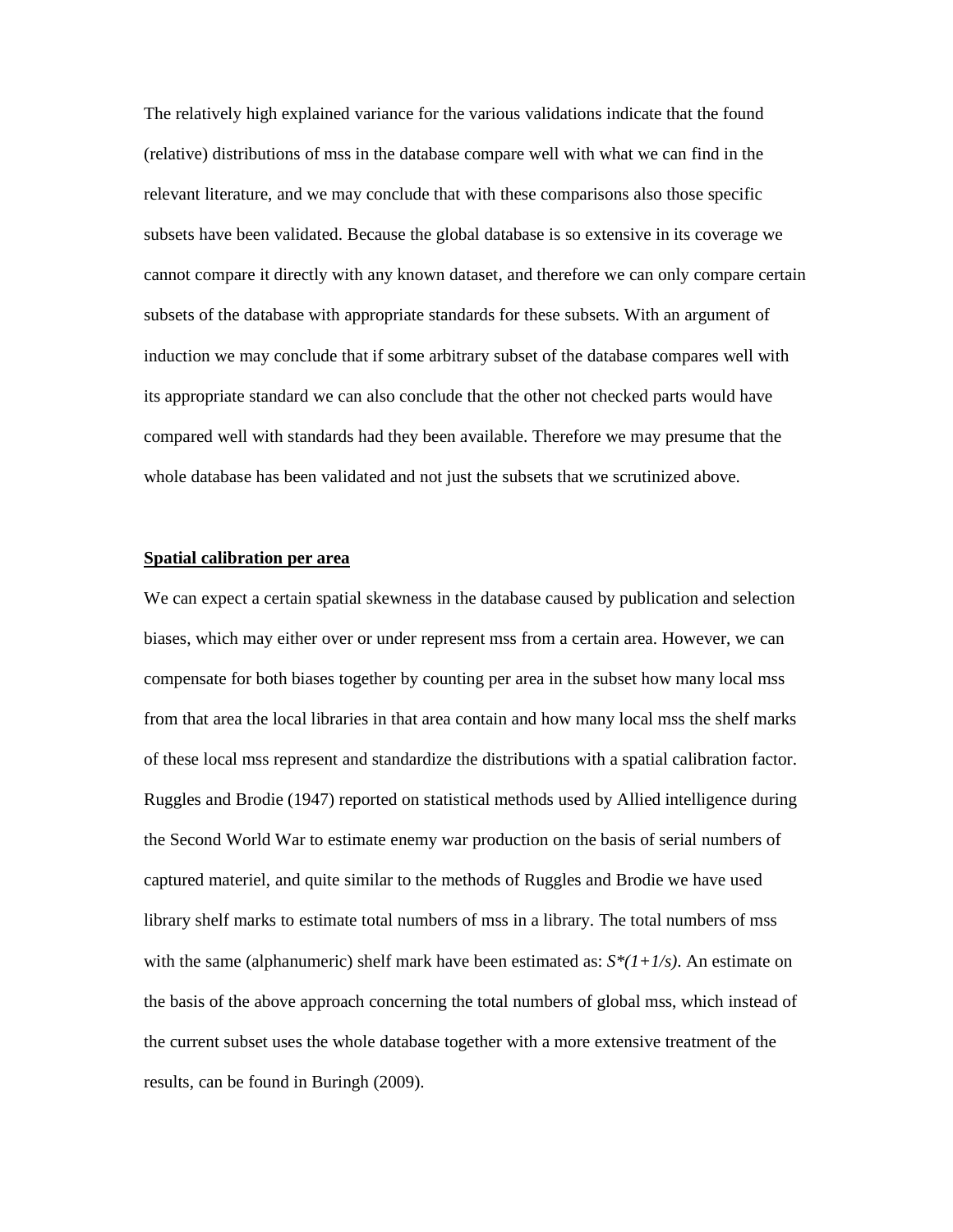For eleven areas Table I-3 presents the total number of local mss  $(N_k^{shell,~thel,~tho})$  in local libraries and the number of local mss in the subset of the Latin West  $(N_k^{local})$  together with the average number of local mss that each one of these specifically local mss in the database represents. Per area the average number of local mss per local ms has been divided by the overall average number of local mss for one local ms from the total subset of the Latin West to arrive at the dimensionless spatial calibration factor  $(F_k^{area})$  in the last column of Table I-3.

Table I-3. The values of  $F_k^{\text{area}}$  and the local numbers of mss  $(N_k^{\text{local}})$  and total numbers  $(N_k^{shell, 10\%})$  based on the shelfmarks of *k* areas.

| Area $(k)$            | $N_k$ <sup>local</sup> | $N_k$ <sup>shelfmarklocal</sup> | av. numbers/ | $F_k$ <sup>area</sup> |
|-----------------------|------------------------|---------------------------------|--------------|-----------------------|
|                       |                        |                                 | local ms     |                       |
| <b>Central Europe</b> | 136                    | 57,428                          | 422          | 5.767                 |
| Bohemia               | 121                    | 4,216                           | 35           | 0.476                 |
| <b>British Isles</b>  | 1,127                  | 59,848                          | 53           | 0.725                 |
| France                | 2,059                  | 125,518                         | 61           | 0.833                 |
| Belgium               | 687                    | 31,599                          | 46           | 0.628                 |
| Netherlands           | 648                    | 12,140                          | 19           | 0.256                 |
| Germany               | 1,013                  | 90,690                          | 90           | 1.223                 |
| Switzerland           | 149                    | 3,227                           | 22           | 0.296                 |
| Austria               | 230                    | 20,541                          | 89           | 1.220                 |
| Italy                 | 1,514                  | 122,865                         | 81           | 1.108                 |
| Iberia                | 185                    | 48,102                          | 260          | 3.551                 |
|                       |                        |                                 |              |                       |
| Latin West            | 7,869                  | 576,174                         | 73           | 1.000                 |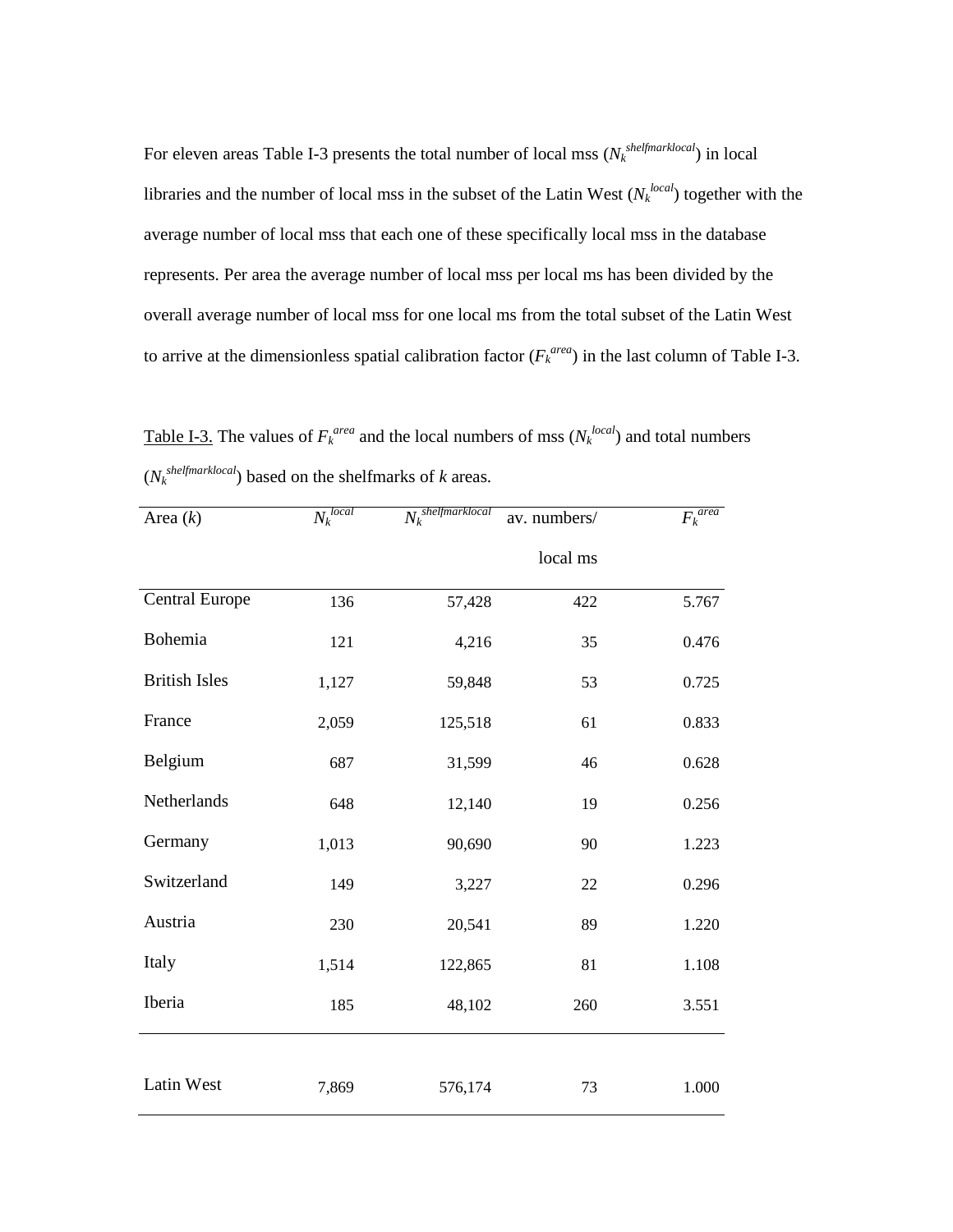Source: database Buringh (2009)

*Century (i)* 

When this spatial calibration factor  $F_k^{\text{area}}$  (in Table I-3) is 1.000 there is no under or over representation in the subset of the database. For areas with a spatial calibration factor over 1.000 the numbers of mss in the subset are lower than average, and should be multiplied by this factor to compensate for the under representation, something similar applies to a spatial calibration factor under unity that signifies a relative over representation in the subset. Next, in order to find the spatial calibration for every area from the subset in Table I-1 the numbers of mss  $(N_{i,k})$  are multiplied by the area specific spatial calibration factor  $(F_k^{area})$  and the resulting spatially corrected distribution  $(N_{i,k}^{spatial. \text{ cor}})$  is presented in Table I-4.

| Area $(k)$  | $6^{th}$ | $7^{th}$ | $8^{th}$ | $Q^{th}$ | $10^{th}$ | $11^{th}$ | $12^{th}$ | $13^{th}$ | $14^{th}$ |        | $15^{th}$ $F_k$ <sup>area</sup> |
|-------------|----------|----------|----------|----------|-----------|-----------|-----------|-----------|-----------|--------|---------------------------------|
| CentrE      | $0.0\,$  | $0.0\,$  | $0.0\,$  | $0.0\,$  | $0.0\,$   | 17.3      | 69.2      | 149.9     | 351.8     | 565.2  | 5.767                           |
| <b>Boh</b>  | $0.0\,$  | $0.0\,$  | $0.0\,$  | $0.0\,$  | $0.0\,$   | 2.9       | 2.9       | 6.7       | 49.0      | 68.1   | 0.476                           |
| <b>Brit</b> | 0.7      | 10.2     | 46.4     | 24.7     | 43.5      | 88.5      | 203.7     | 248.7     | 181.3     | 313.2  | 0.725                           |
| Fran        | 15.0     | 24.2     | 134.9    | 230.7    | 56.6      | 195.8     | 497.3     | 633.1     | 658.1     | 1794.3 | 0.833                           |
| Belg        | $0.0\,$  | 1.3      | 9.4      | 9.4      | 6.9       | 37.1      | 108.6     | 148.2     | 123.7     | 858.5  | 0.628                           |
| Neth        | $0.0\,$  | 0.3      | 0.5      | 0.3      | 0.3       | 1.5       | 4.4       | 2.6       | 15.4      | 258.0  | 0.256                           |
| Germ        | $0.0\,$  | $0.0\,$  | 63.6     | 185.9    | 203.0     | 215.2     | 419.5     | 335.1     | 342.4     | 772.9  | 1.223                           |
| Switz       | $0.0\,$  | 0.3      | 5.0      | 16.6     | $8.0\,$   | 4.7       | 5.9       | 4.7       | $7.4\,$   | 16.0   | 0.296                           |
| Austr       | $0.0\,$  | $0.0\,$  | 23.2     | 29.3     | 0.0       | 12.2      | 93.9      | 46.4      | 46.4      | 133.0  | 1.220                           |
| Italy       | 90.9     | 44.3     | 55.4     | 63.2     | 67.6      | 168.4     | 239.3     | 313.6     | 1024.9    | 2136.2 | 1.108                           |

Table I-4. Spatially corrected distribution of mss  $(N_{i,k}^{spatial, cor})$  from Latin West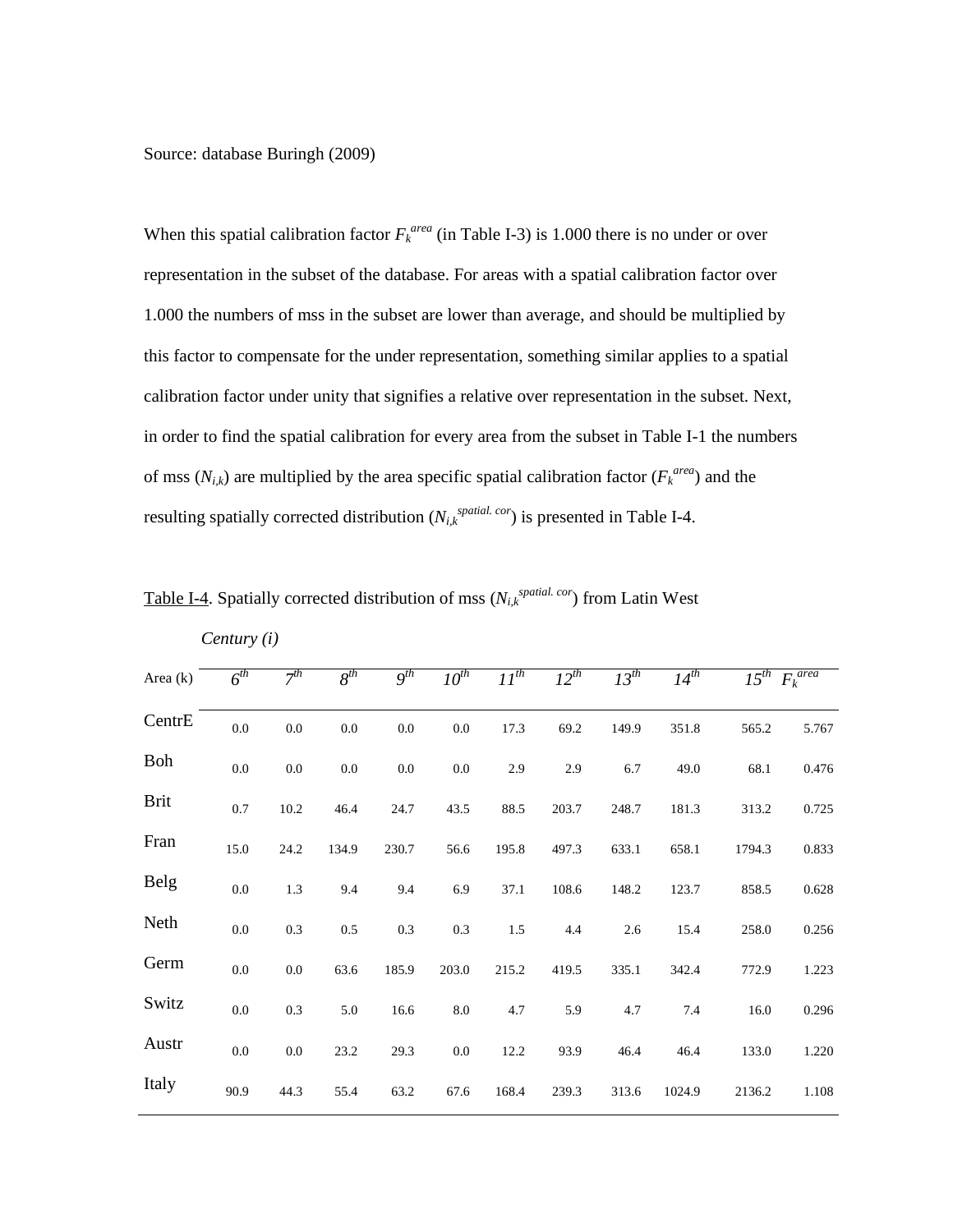| Iberia |       |  |  |  | 14.2 24.9 32.0 67.5 216.6 177.6 287.6 294.7        | 401.3 | 585.9  | 3.551 |
|--------|-------|--|--|--|----------------------------------------------------|-------|--------|-------|
| Latin  |       |  |  |  |                                                    |       |        |       |
| West   | 120.8 |  |  |  | 105.3 370.4 627.4 602.5 921.1 1932.4 2183.6 3201.6 |       | 7501.3 |       |

The spatially corrected distribution of mss  $(N_{i,k}^{spatial.~cor})$  from the Latin West from Table I-4 will form the basis for the next step a correction of the temporal skewness of the database.

#### **From relative to more absolute numbers**

After the validation and spatial calibration we still need to come from a relative distribution of a subset of the database to one that is more absolute. We have used the distribution over time of surviving manuscript and printed books from medieval libraries of Great Britain presented by Ker (1964<sup>2</sup>) to achieve this. Ker has shown for 5,337 mss that once were in British libraries how they are distributed in an absolute way over the period sixth to fifteenth century. By looking what proportion of the subset of the database coincides with that of Ker ( $N_i^{(ker n \,dbase})$ ) we can determine the correction factor (per century) with which we have to multiply the specific fractions of the subset  $(N_i^{spatial. cor})$  to arrive at a distribution  $(M_i^{no-scale})$  that is less relative but not absolute as it has not yet been scaled. The results are presented in the first six columns of Table I-5.

Despite the fact that we have constructed a less relative distribution of the subset over the period sixth-fifteenth  $(M_i^{no-scale})$  we are not yet done, as Ker (1964<sup>2</sup>) had to leave out of his book quite a number of medieval mss (a multiple of what he could describe) that did no longer contain any sign of medieval ownership, for instance on a fly leaf, with which he could document an attribution of their origin to one of the medieval libraries in Great Britain. Fortunately there are a number of peg's for the Latin West (three in this case) to quantify the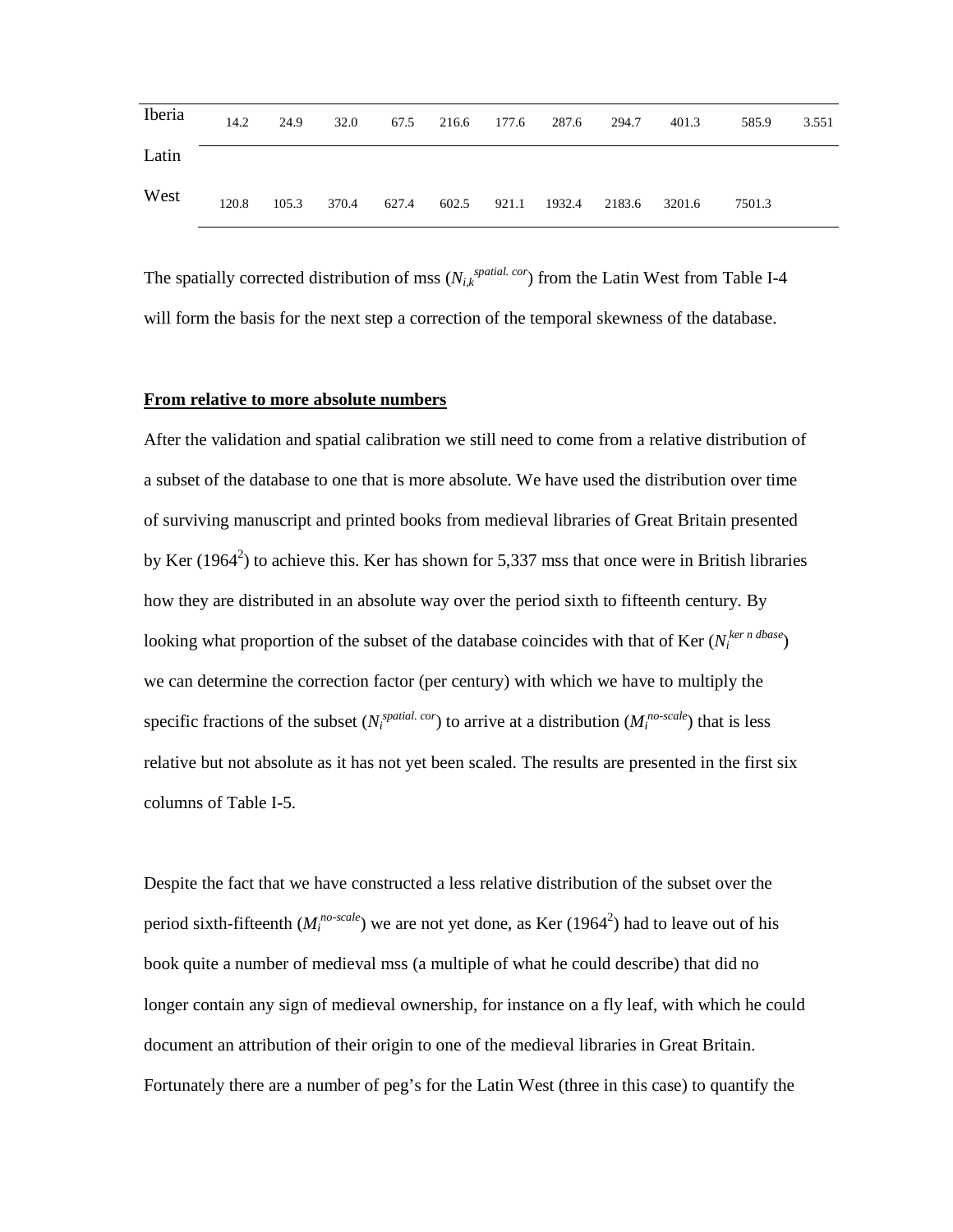missing fractions and arrive at the desired absolute numbers. They are from different centuries and therefore may be used for extrapolations to other centuries.

| Table I-5. Un-scaled distribution ( $M_i^{no-scale}$ ) of mss in the Latin West and the scaled |
|------------------------------------------------------------------------------------------------|
| distribution ( $M_i^{Lat-West}$ ) for the period 501-1500 based on Ker and the database.       |

|           | Ker $(1964^2)$ | $N_i^{ker n \,dbase}$ |                | Correction $N_i^{spatal.~cor}$ | $\overline{M_i^{no-scale}}$ | <b>Scaling</b> | $\overline{M_i^{Lat\text{-}West}}$ |
|-----------|----------------|-----------------------|----------------|--------------------------------|-----------------------------|----------------|------------------------------------|
| Century   |                |                       | factor $(i)$ : |                                |                             | factor(i)      |                                    |
| (i)       |                |                       | column2/3      |                                |                             |                |                                    |
| $6^{th}$  | $\,1$          | $1\,$                 | $1.00\,$       | 120.8                          | 120.8                       | $2.0\,$        | 242                                |
| $7^{th}$  | $\sqrt{6}$     | $\sqrt{5}$            | 1.20           | 105.3                          | 126.4                       | 2.0            | 253                                |
| $8^{th}$  | $28\,$         | 15                    | 1.87           | 370.4                          | 691.4                       | $2.0\,$        | 1,383                              |
| $9^{th}$  | 37             | 15                    | 2.47           | 627.4                          | 1,547.6                     | 5.5            | 8.512                              |
| $10^{th}$ | 86             | 34                    | 2.53           | 602.5                          | 1,524.0                     | 5.0            | 7,620                              |
| $II^{th}$ | 250            | 65                    | 3.85           | 921.1                          | 3,542.7                     | 4.5            | 15,942                             |
| $12^{th}$ | 1,452          | 146                   | 9.95           | 1,932.4                        | 19,218,1                    | $4.0\,$        | 76,872                             |
| $13^{th}$ | 1,514          | $88\,$                | 17.20          | 2,183.6                        | 37,567.8                    | 3.5            | 131,487                            |
| $14^{th}$ | 1,144          | 60                    | 19.07          | 3,201.6                        | 61,043.8                    | $3.0\,$        | 183,132                            |
| $15^{th}$ | 819            | 51                    | 16.06          | 7,501.3                        | 120,462.1                   | $2.5\,$        | 301,155                            |

For the period prior to the ninth century there is a collection of (fragments) of mss that has been covered extensively in the series *Codices Latini Antiquores* by Lowe. *CLA* had described in its latest count in 1971 some 1,811 mss. Since then Bischoff and Brown (1985) have described another 54 new items and Brown had some dozen more in 1991 (Mayo and Sharma, 1992) so a nice round number would be some 1,900 mss from this period. For the 939 mss (from the sixth to the eighth) in Table I-5 ( $M_i^{no-scale}$ ) we now can assume that they coincide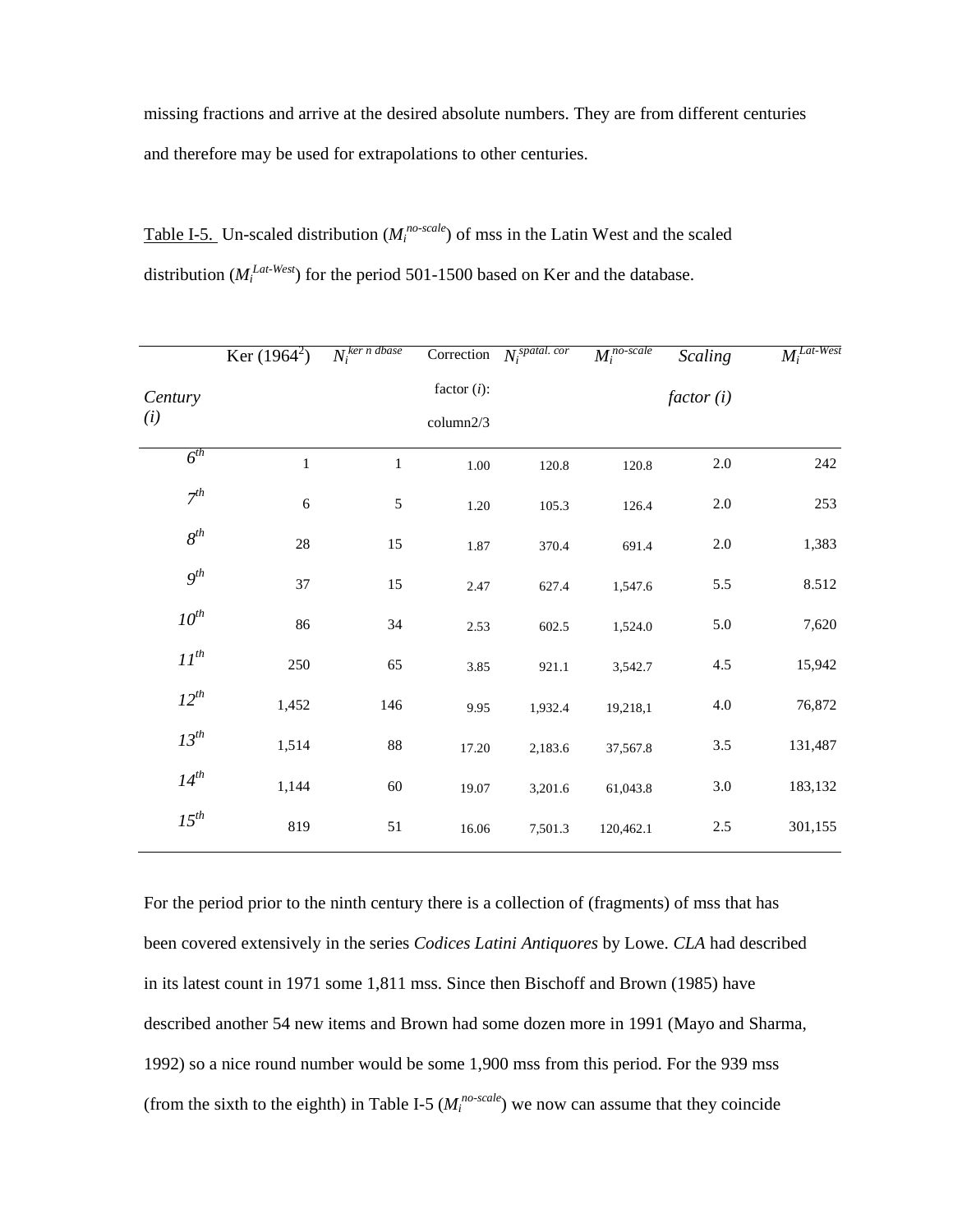with some 1,900 still surviving mss and therefore have to use a *scaling factor* of 2.0 to correct for the missed mss and arrive at an absolute distribution in the Latin West.

We fortunately also have a standard for the ninth century because of the work of Bischoff (1998), Birgit Ebersperger (1999) and Bischoff and Ebersperger (2004) implicating that currently some 8,200 continental mss from this century survive. When we also take into account the numbers of surviving Visigoth mss (Millares Carlo,  $1983<sup>3</sup>$ , vol1, 323-342) and the numbers of insular mss based on Anglo-Saxon mss by Gneuss (2001) the estimated the numbers of surviving ninth-century mss amount to 8,500 for the Latin West. For the relative number of 1,548 mss from the Latin West in the ninth century (Table I-5) this second peg of 8,500 leads to a *scaling factor* of 5.5 to correct for the missed mss of the absolute distribution.

There is a third peg for the thirteenth century. This may be found in the 50 remaining Latin bestiaries that Baxter (1998, 147) reports that have been produced in the British Isles. He also reported a relationship between numbers of bestiaries and other mss on medieval booklists and finds 1 bestiary for some 375 other mss. The multiplication of the 50 remaining bestiaries with the 375 other mss on medieval booklists would have lead to a value, based on the booklists, of 18,750 remaining mss in total. When this total number is divided by the previously presented value of 5,337 for the identified number of surviving mss found by Ker we arrive at a *scaling factor* of 3.5 for the thirteenth century to correct for the mss that were missed.

For the centuries between the ninth and thirteenth, the *scaling factor (i)* is found by linear interpolation between the above presented values of respectively 5.5 and 3.5, while for the two centuries after the thirteenth the *scaling factor* based on a straight line is extrapolated for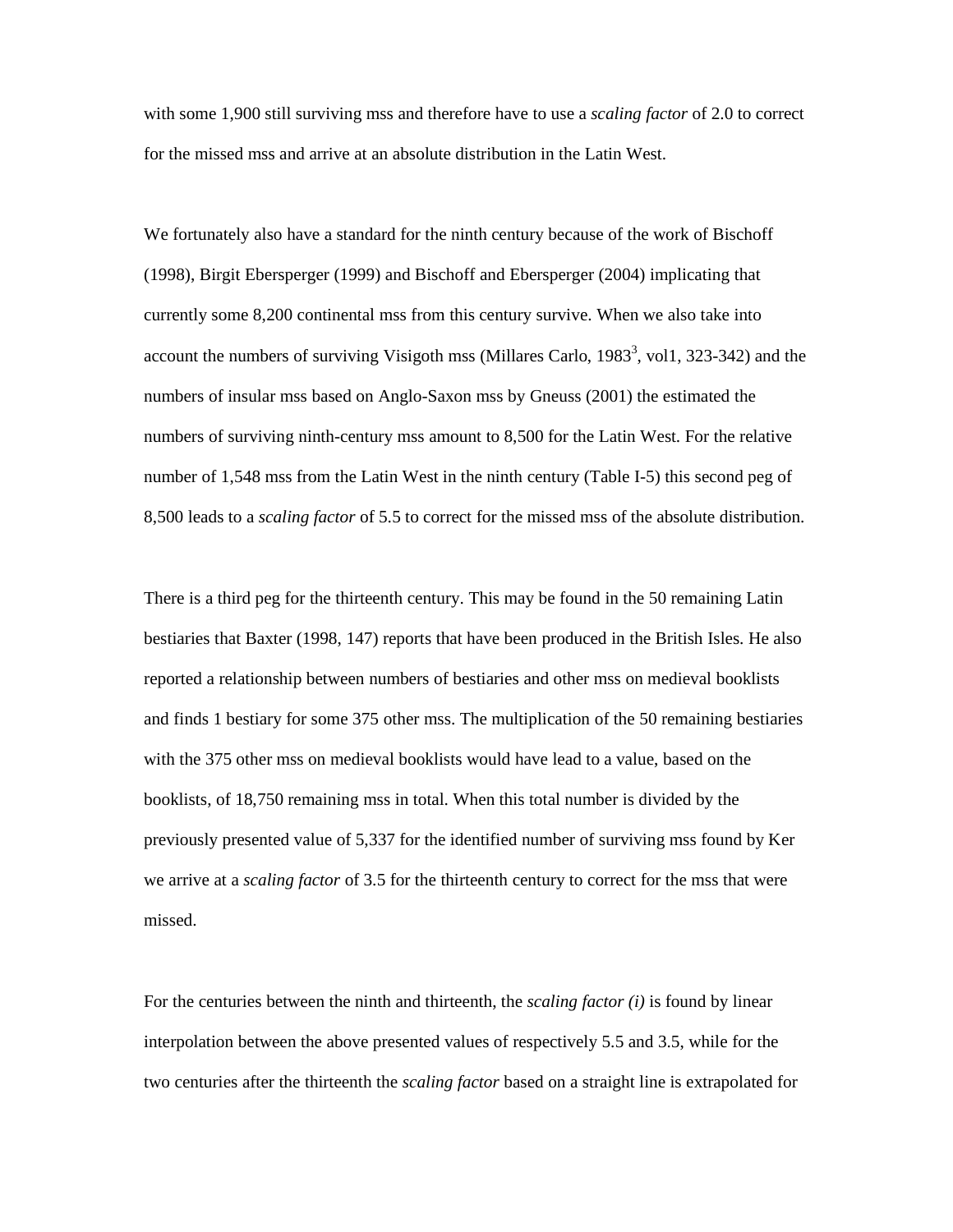the fourteenth and fifteenth centuries. This approach produces century specific *scaling factors* in Table I-5 ( $7<sup>th</sup>$  column). The results of the so calculated absolute numbers of the currently remaining mss ( $M_i^{Lat-West}$ ) from the Latin West are presented in the last column in Table I-5.

Note that by this procedure with independent pegs presenting more or less "golden standards" we have made the relative results (of the subset) of the database largely independent of the size of the database, for a different size of the database the values of the various scaling factors just would have been different from those presented above while nevertheless the final results would probably have remained quite similar numerically.

#### **Correction of losses**

When the absolute numbers of surviving mss are corrected for the losses that have occurred in the period between the original copying of the ms and the present we may arrive at the numbers produced in medieval times. The data presented by Ker  $(1964^2)$  also is pivotal for the quantification of losses of medieval mss. Ker's data allows the calculation of loss rates in percent per century of medieval mss from a number of libraries in Great Britain for the twelfth-sixteenth centuries, these data and the ensuing loss rates are presented in Annex L (Buringh,2009). Quite similarly for non-UK libraries loss rates of mss have been calculated in Annex N (Buringh, 2009) based on a host of other references.

We will briefly describe the method to quantify the loss rates (*Li*) of medieval mss. For the calculation of the loss rates of mss in a certain medieval library we need the original numbers of mss (*b*) and the presently remaining numbers (*c*). We also need two dates (expressed in units of centuries), a date (*B*), in the past, when the content of the original library was counted or when the medieval press or shelf marks were originally attributed to the mss in the library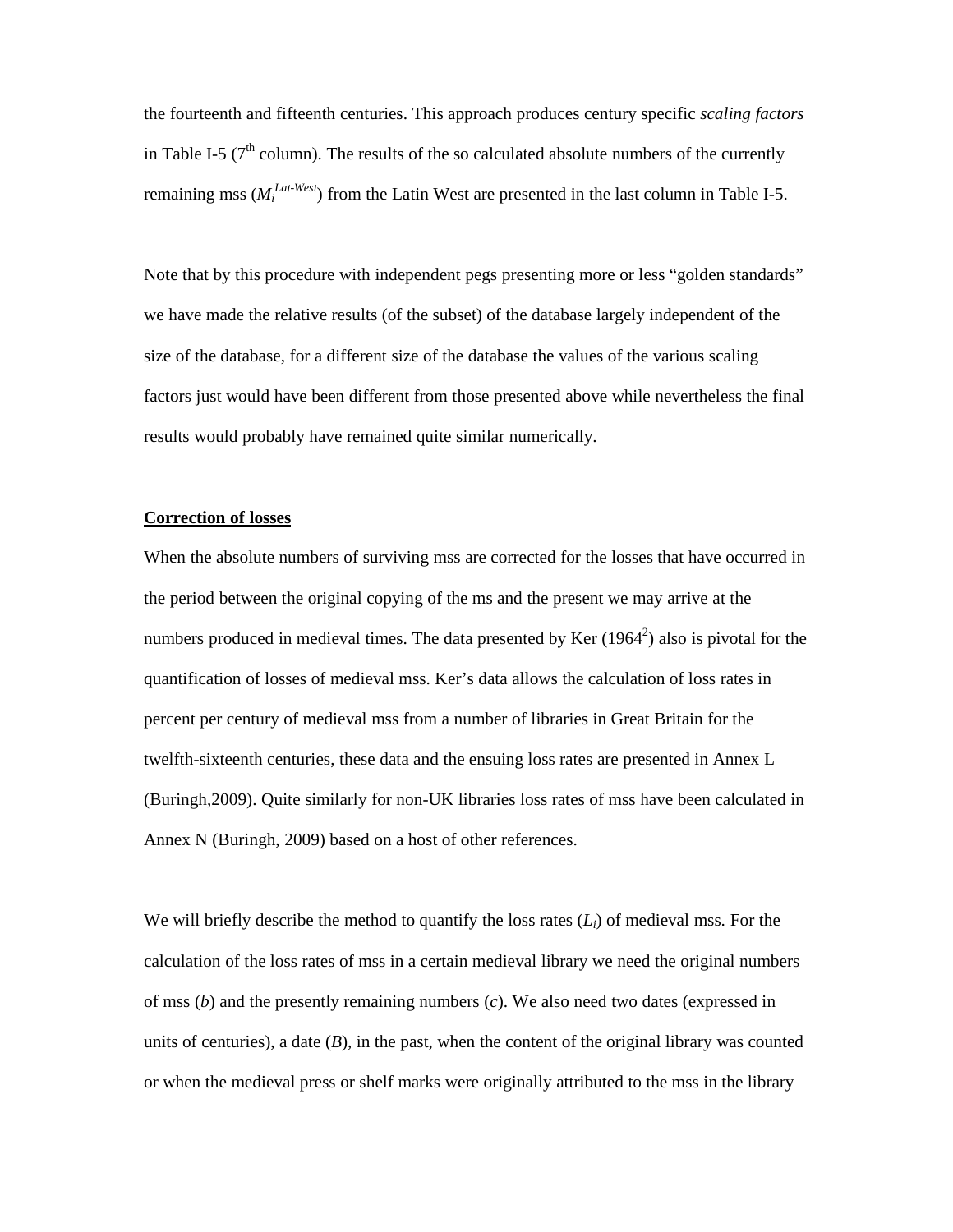and a date (*C*) at which the current numbers were established of mss surviving from that specific library.

Apart from those rather extraordinary situations where there were specific data on the original numbers of medieval mss, generally the original numbers (*b*) have been estimated from the medieval press marks or shelf marks similarly to the method used for estimating the numbers of remaining mss for a certain shelf mark in a library with the formula:  $S^*(1+1/s)$ , which has been elaborated above in the section on spatial calibration. The loss rate  $(L<sub>i</sub>)$  in percentage per century can then be calculated as:

 $L_i = -(1 - e^{\Lambda}(\ln(c/b)/(C-B))) *100\%.$ 

From the data produced by Ker  $(1964^2)$  a geometric mean loss rate of mss in UK-libraries has been determined at -22%, -28%, -39% and -40% per century for the twelfth to fifteenth centuries respectively (more details can be found in Buringh, 2009). No UK-loss rates could be calculated before the twelfth century because of a lack of data. Therefore for these earlier centuries a similar loss rate has been assumed as was found for the twelfth century. Not only the loss rates but also the processes (though not the dates) of medieval and post-medieval ms losses in the Latin West in general were quite comparable to those in the UK. Nevertheless for the numerical values of the loss rates in Latin West we will use those established from the data of Ker  $(1964^2)$ , as this was the most extensive dataset available.

However, we still have to complement the above-established values of the loss rates of UKmedieval libraries with those of the institutions of which no mss at all have managed to survive. For mathematical purposes we have to assume some hypothetically remaining number of mss that is higher than 0 and less than 0.45 (we have taken 0.4) in order to be able to calculate a loss rate for such completely disappeared medieval libraries. If such a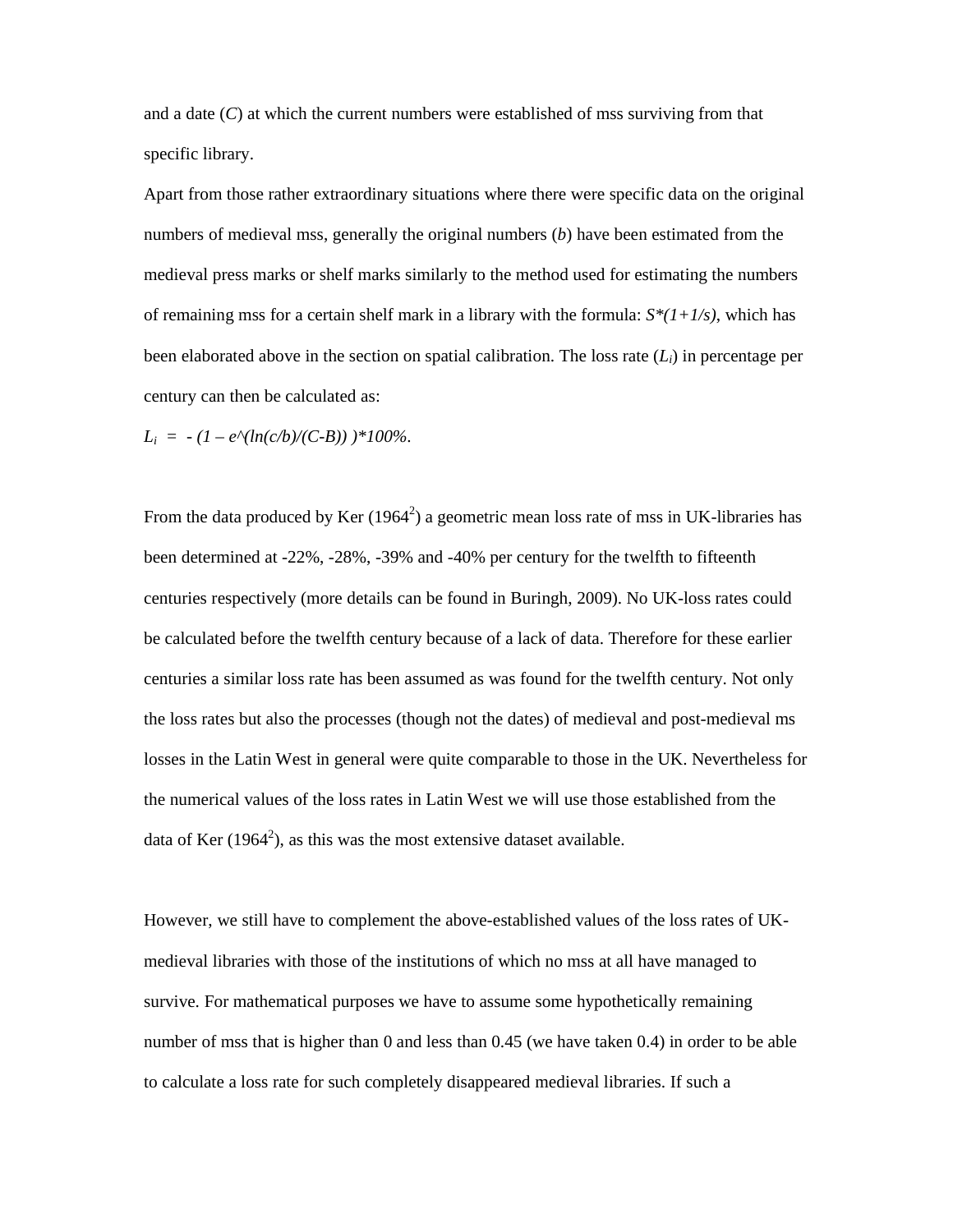hypothetical fourteenth-century library would have contained four mss to start with, we can calculate a loss rate of –32% per century, with 40 mss its loss rate would been –54% and for a library with originally 400 mss its loss rate would have been –69% per century assuming of course that at present no mss are left. In a low estimate a typical medieval library would have contained some 40 to 60 mss, indicating that, as expected, completely disappeared fourteenthcentury libraries would probably have had a higher loss rate than those that have survived (the –39% found above). The proportion of completely disappeared libraries may be estimated from those listed by Ker (1964<sup>2</sup>) and from the maps by Jedin et al., (1970). Ker lists mss from 530 monastic and clerical libraries while 679 monasteries and 68 dioceses were counted for the British Isles (including Ireland), this points to a missing proportion in Ker's listing of some 29% of the institutions. Of course we still have to account for the fact that Irish monasteries and dioceses are included in the counted numbers while Ker limits himself to the UK. Therefore as a final estimate of the proportion of missing institutions a percentage of 20% is taken. For the size of these libraries with no surviving mss a conservative estimate of some 40 mss is taken and the "missed" loss rates can than be calculated. The geometrically corrected  $14<sup>th</sup>$  century loss rate becomes -42%, and can be simply calculated as: *39^0.8\*54^0.2*. For the whole period the of the twelfth to the fifteenth century the loss rates corrected for missed libraries have been estimated as respectively: -25%, -31%, -42% and - 43%. For the loss rates in the period before the twelfth the value of –25% of the twelfth will be taken, as no other information is available. However, dates derived from palimpsests generally confirm a value of a medieval loss rate of some -25% per century (data not shown).

With the found loss rates  $(L_i)$  the factors  $(Surv_i)$  can be calculated that compensate for losses over time. With a loss rate of  $-25\%$  per century we can calculate that in the  $20<sup>th</sup>$  century the numbers of surviving sixth-century mss have to be multiplied by a survival factor (*Survi*) of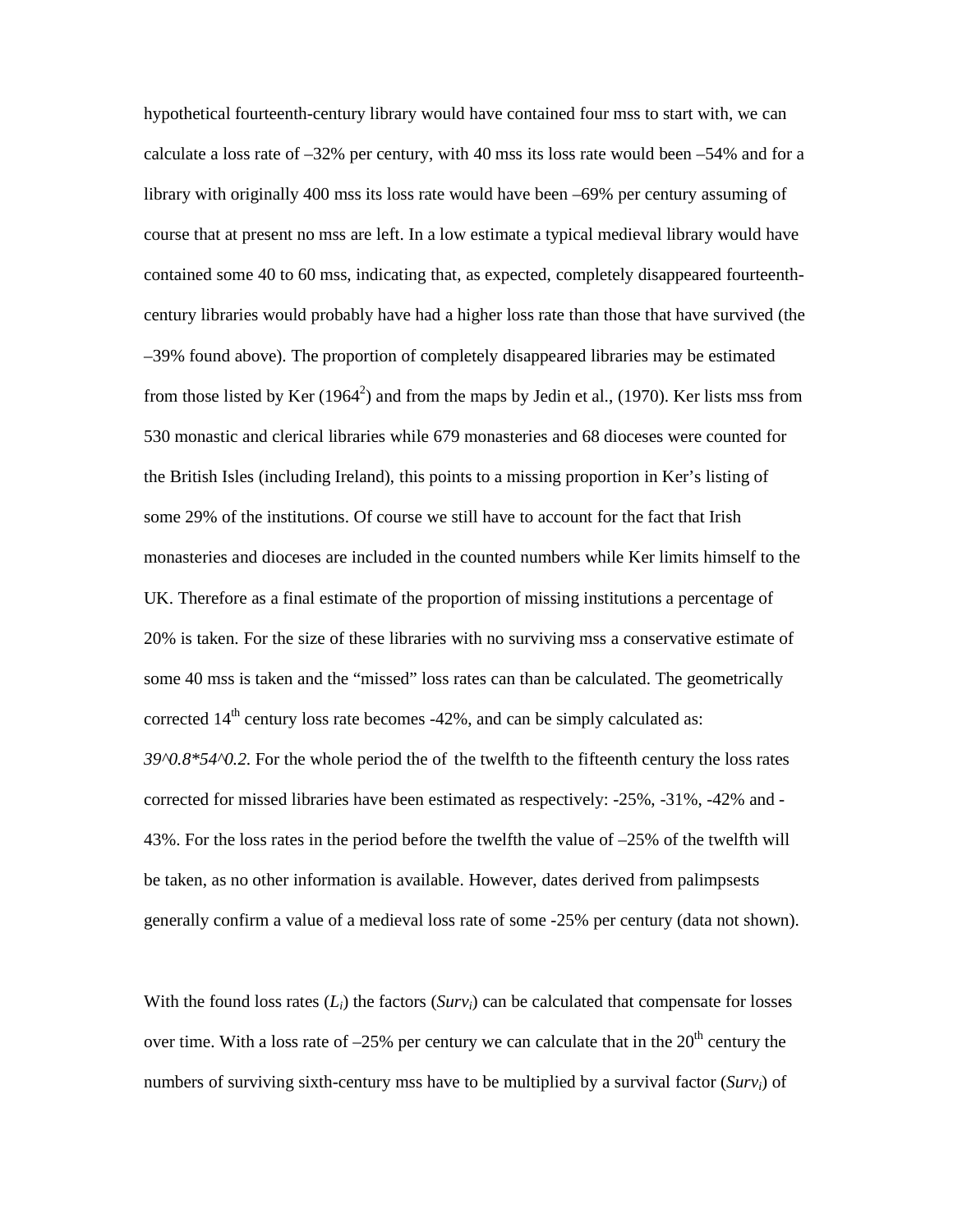56.1 (calculated as: *1/(0.75^14*) see Table I-6) to find the numbers that were originally produced in the Latin West in the sixth century. For the other centuries the survival factors are calculated similarly. Only for the fourteenth century the so calculated survival factor (26.3) seems to be an outlier when compared to the others (see Table I-6), therefore the above calculated fourteenth century survival factor has been rejected and has been replaced by a value of 15.0, which is the average survival factor for the adjacent thirteenth and fifteenth centuries *(13.4+16.6)/2*, as there are no compelling historical reasons to assume that on average fourteenth-century British mss would have had a very different fate from those of the thirteenth or fifteenth centuries.

Table I-6. The values of  $Surv^{(*)}$  and the numbers of still existing medieval mss fifth to fifteenth centuries (*M<sup>i</sup> Lat-West*), based on Ker and the subset Latin West of the database and the estimated numbers produced in the Latin West during 501-1500 ( $W_i^{Lat-West}$ ).

| Century          | power        |          | $1/Lossi^{\wedge}\Delta C$ | $\overline{M_i^{Lat\text{-}West}}$ | $Surv_i$ | $W_i^{Lat-West}$ |
|------------------|--------------|----------|----------------------------|------------------------------------|----------|------------------|
| (i)              | $\Delta C$   | $Loss_i$ |                            |                                    |          |                  |
|                  |              |          | $Surv^*$                   |                                    |          |                  |
| 6 <sup>th</sup>  | 14           | 0.75     | 56.1                       | 242                                | 56.1     | 13,554           |
| 7 <sup>th</sup>  | 13           | 0.75     | 42.1                       | 253                                | 42.1     | 10,640           |
| 8 <sup>th</sup>  | 12           | 0.75     | 31.6                       | 1,383                              | 31.6     | 43,697           |
| 9 <sup>th</sup>  | 11           | 0.75     | 23.7                       | 8,512                              | 23.7     | 201,728          |
| $10^{\text{th}}$ | $10\,$       | 0.75     | 17.8                       | 7,620                              | 17.8     | 135,633          |
| $11^{th}$        | $\mathbf{9}$ | 0.75     | 13.3                       | 15,942                             | 13.3     | 212,030          |
| $12^{th}$        | 8            | 0.75     | 10.0                       | 76,872                             | $10.0\,$ | 768,725          |
| $13^{th}$        | $\tau$       | 0.69     | 13.4                       | 131,487                            | 13.4     | 1,761,932        |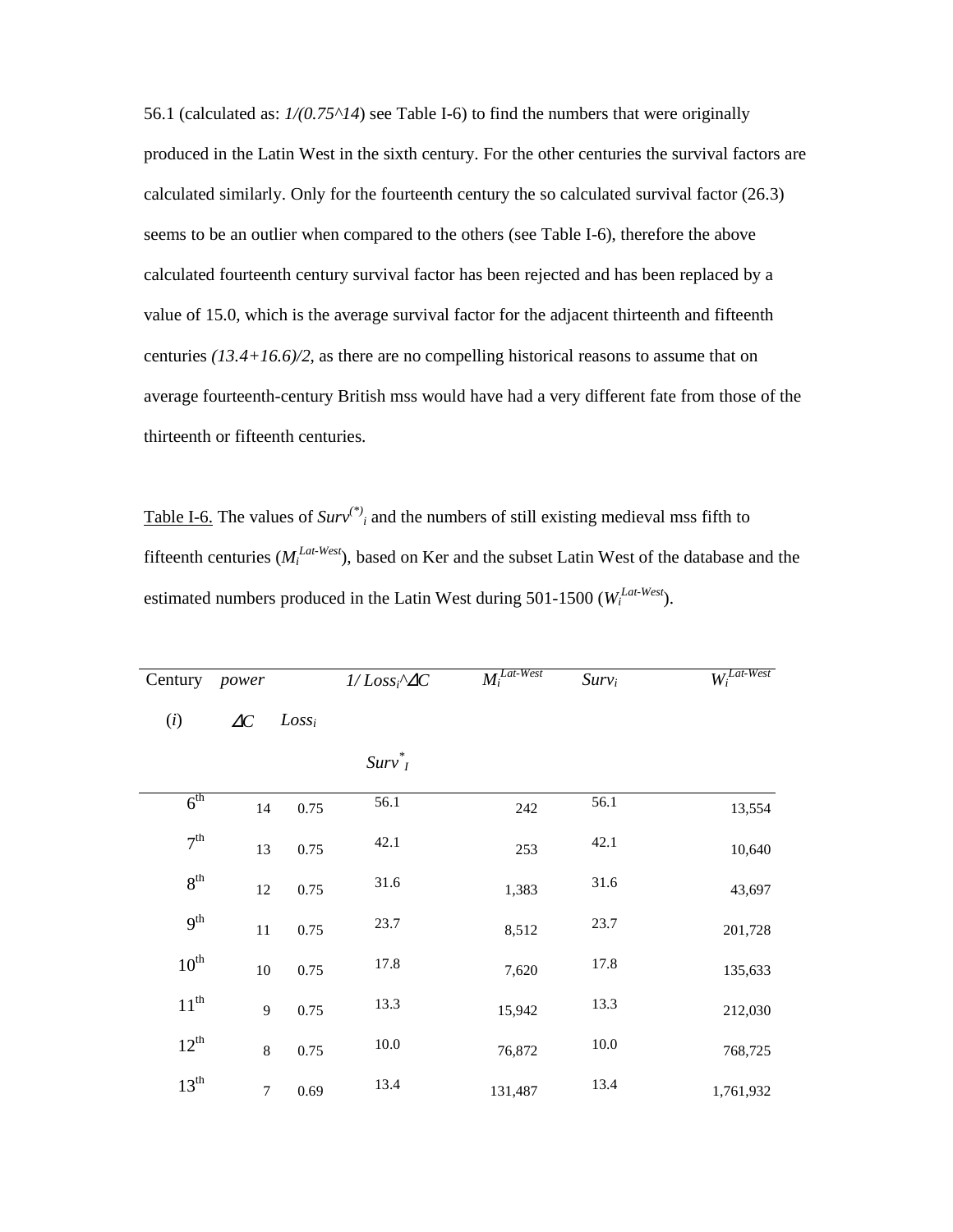| 14 <sup>th</sup>               | 6 | 0.58 | 26.3 | 183,132 | 15.0         | 2,746,973  |
|--------------------------------|---|------|------|---------|--------------|------------|
| $15^{\text{th}}$               |   | 0.57 | 16.6 | 301,155 | 16.6         | 4,999,175  |
| Total                          |   |      |      |         |              |            |
| number $5th$ -15 <sup>th</sup> |   |      |      |         | $R^2 = 0.94$ | 10,894,087 |

Independent data of Mynors et al.,  $(1991)$  can corroborate our interpretation of the  $14<sup>th</sup>$ century survival factor in Table I-6 as being an outlier. Based on an extensive medieval booklist, the "*Registrum Anglie de libris doctorum et auctorum veterum*" from circa 1310, containing a description of 6,193 individual titles housed in over 90 libraries of which currently 400 are surviving we arrive at a survival factor of approximately 15 for fourteenthcentury British mss.

## **Production rates of medieval mss**

Finally, when the century totals  $(W_i^{Lat-West})$  from Table I-6 are multiplied with the fraction composed by the spatially corrected numbers per area and century  $(N_{i,k}^{spatial, cor})$  divided by the century totals  $(N_i^{spatial. cor})$ , which can be found in Table I-4, the absolute ms production  $(W_{i,k}^{Lat-West})$  in that area (*k*) and century (*i*) has been estimated (see Table I-7).

Table I-7. Spatial distribution per area (*k*) of mss written in century (*i*) in the Latin West  $(W_{i,k}^{Lat-West})$  in absolute numbers per century

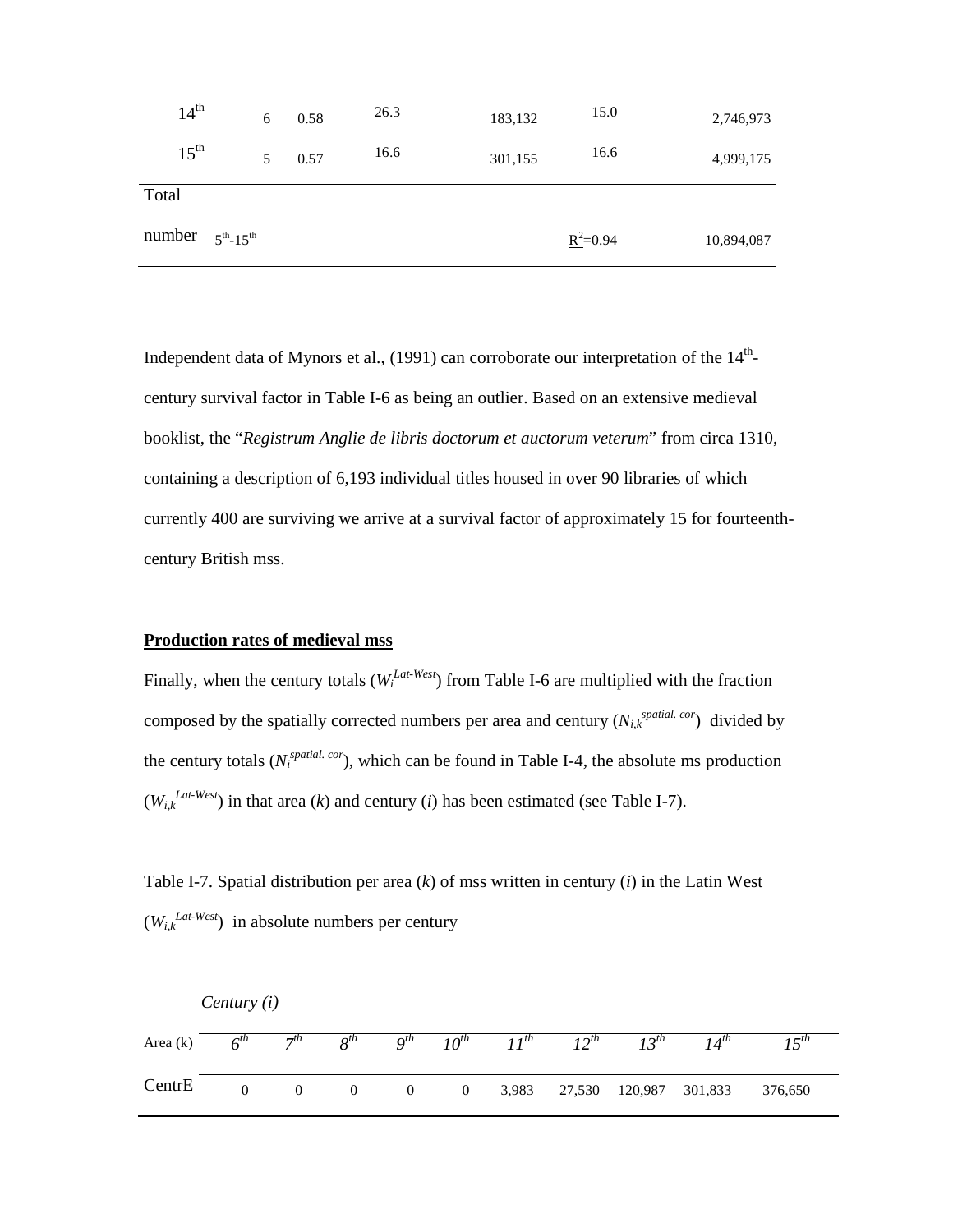| <b>Boh</b>  | $\mathbf{0}$     | $\mathbf{0}$     | $\mathbf{0}$ | $\overline{0}$ | $\overline{0}$ | 657     | 1,136   | 5,377                       | 42,066  | 45,363    |  |
|-------------|------------------|------------------|--------------|----------------|----------------|---------|---------|-----------------------------|---------|-----------|--|
| <b>Brit</b> | 81               | 1,026            | 5,474        | 7,926          | 9,793          | 20,360  | 81,044  | 200,654                     | 155,513 | 208,729   |  |
| Fran        | 1,682            | 2,441            | 15,920       | 74,190         | 12,752         | 45,061  | 197,831 | 510,828                     | 564,624 | 1,195,783 |  |
| <b>Belg</b> | $\boldsymbol{0}$ | 127              | 1,111        | 3,029          | 1,555          | 8,529   | 43,219  | 119,588                     | 106,148 | 572,124   |  |
| Neth        | $\boldsymbol{0}$ | 26               | 60           | 82             | 58             | 354     | 1,731   | 2,066                       | 13,179  | 171,974   |  |
| Germ        | $\boldsymbol{0}$ | $\boldsymbol{0}$ | 7,503        | 59,771         | 45,703         | 49,548  | 166,876 | 270,392                     | 293,814 | 515,116   |  |
| Switz       | $\boldsymbol{0}$ | 30               | 594          | 5,330          | 1,799          | 1,090   | 2,355   | 3,821                       | 6,349   | 10,652    |  |
| Austr       | $\mathbf{0}$     | $\overline{0}$   | 2,735        | 9,414          | $\overline{0}$ | 2,808   | 37,370  | 37,408                      | 39,777  | 88,623    |  |
| Italy       | 10,194           | 4,478            | 6,536        |                | 20,307 15,215  | 38,768  | 95,207  | 253,013                     | 879,364 | 1,423,668 |  |
| Iberia      | 1,594            | 2,512            | 3,770        |                | 21,693 48,763  | 40,871  | 114,422 | 237,818                     | 344,284 | 390,478   |  |
| Latin       |                  |                  |              |                |                |         |         |                             |         |           |  |
| West        | 13,552           | 10,639           | 43,702       | 201,742        | 135,637        | 212,030 |         | 768,721 1,761,951 2,746,951 |         | 4,999,161 |  |

Note that the number of significant digits of the values in the various tables certainly will not be more than one or two, nevertheless in order to minimize a propagation of errors all digits have been presented in the Tables I-1 to I-7. A more formal treatment of uncertainties can be found in Section 5.3 in Buringh (2009)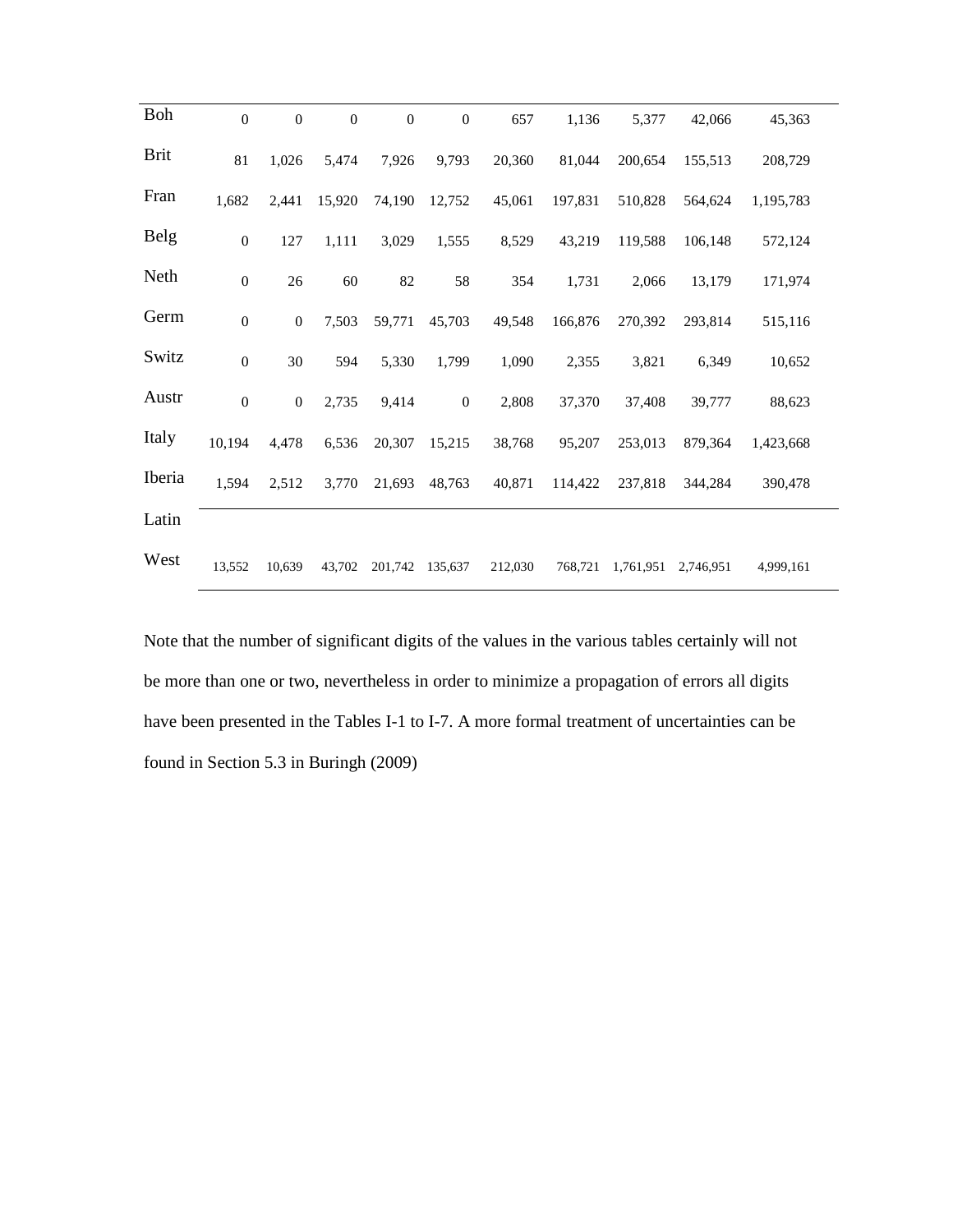## Appendix II

-

Estimates of book production 1454-1800

We estimate the number of titles or editions that appeared in Western Europe between 1454 and 1800, multiplied by rather crude (and probably relatively low) estimates of the average size of print runs. The definition of title and of edition (and re-edition) is derived from the OECD, which collects this kind of data for the present.<sup>1</sup> A title is 'a printed publication which forms a separate whole, whether issued in one or several volumes. Different language versions of the same title published in a particular country should be considered as individual titles'; this includes first editions and re-editions, the latter being a 'publication distinguished from previous editions by changes made in the contents (revised edition) or layout (new edition) and which requires a new ISBN'. Titles may be books (which have by definition more than 49 pages), or pamphlets (i.e. smaller publications). The first printing of Gutenberg's bible is one title, new editions of the bible will again be counted, but e reprint of exactly the same manuscript would not be included.

The most important sources for counting new titles are library catalogues and national and international datasets which are based on these catalogues and present inventories of editions published in different countries and/or languages (the 'short title catalogues'), most of which are available on-line. The most important sources and steps in the estimation process were:

- the *Incunabula Short Title Catalogue*, a near-complete inventory of books printed in Europe between 1454 and 1500, which is probably the best source for the whole 500-

 $1$  OECD definitions: the OECD collects information on: Number of titles of non-periodic printed publications (books and pamphlets) published in a particular country and made available to the public. Unless otherwise stated, statistics on titles refer to both first editions and re-editions of books and pamphlets; Title: Term used to designate a printed publication, which forms a separate whole, whether issued in one or several volumes. Different language versions of the same title published in a particular country should be considered as individual titles; First edition: First publication of an original or translated manuscript. Re-edition: Publication distinguished from previous editions by changes made in the contents (revised edition) or layout (new edition) and which requires a new ISBN; see http://www.uis.unesco.org/ev.php?ID=5058\_201&ID2=DO\_TOPIC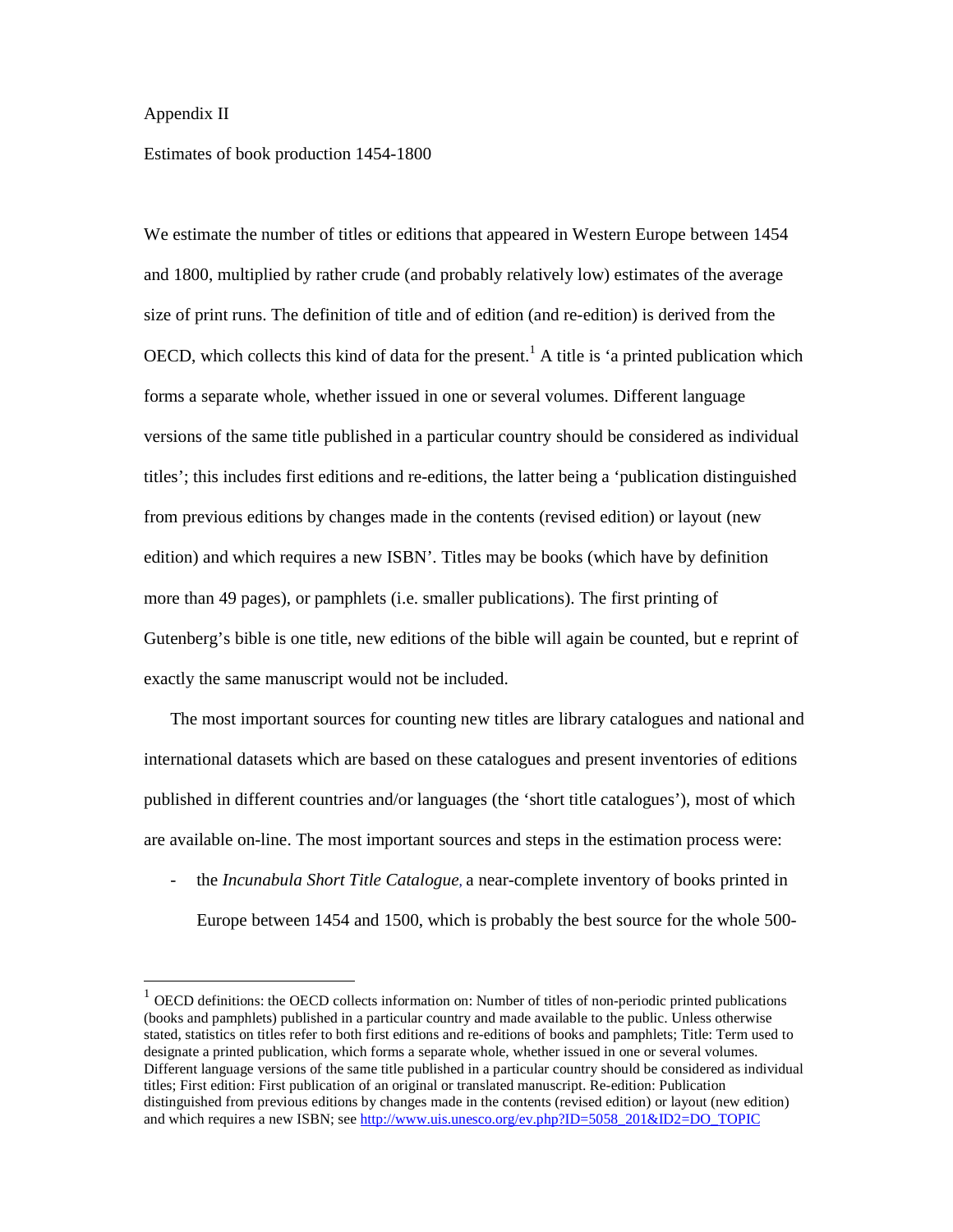1800 period as it is based on the work of many people specialized in the history of these first printed books, and catalogues of these books are very detailed and complete; it is relatively easy to draw from the underlying dataset figures of editions published in the different cities in different years, and derive from this estimates of national book production in this period;

- for the Netherlands (*Short Title Catalogue, Netherlands*) and the English speaking world (*English Short Title Catalogue*, covering Great Britain and Ireland as well as Canada and The United States) comparable catalogues for the period until 1800 have also been set up, which contain information on (in theory) all books published in the Netherlands and published in English; $^2$  similar, but less complete information is available for Belgium.<sup>3</sup>
- for estimating new titles between 1500 and 1800 in the rest of Europe the next most important source is the *Hand-Press Book File*, a catalogue of book published between 1454 and 1830, which is however not nearly as complete as some of the national short title catalogues. For a few countries – Sweden and Switzerland in particular – this catalogues appears to be (near) complete. $4$  For other countries the degree to which this source underestimates new titles can be estimated by comparing with the – much more

 $2$  The only problem with the Netherlands Short Title Catalogue is that the coverage of the catalogue for eighteenth century the Netherlands is much smaller than for the period before 1700, as important library catalogues have not been included yet for the post-1700 period (see a description of this at http://www.kb.nl/kb/resources/frameset\_kb.html?/kb/stcn/stcn-en.html). As a result there is a break in the series in 1700. We also know the number of publishers in the Netherlands in the seventeenth and eighteenth centuries, a series which is more complete and does not show the same break in 1700 (again available online at http://www.kb.nl/kb/resources/frameset\_kb.html?/kb/stcn/stcn-en.html). The correction made for the break in 1700 is that it is assumed that book production per publisher was the same in 1700/09 as in 1690/99; the series for 1700-1800 from the Short Title Catalogue has been increased applying this correction factor.

<sup>&</sup>lt;sup>3</sup> For Belgium there is the Short Title Catalogue Vlaanderen (available at http://www.stcv.be/ned/frame.html) for the seventeenth century (but not covering the French speaking part of the country, but the main printing centres were in Flanders), for 1540-1600 Cockx-Indestege et.al. *Belgica Typographica* (volume IV contains an index by year, which makes it possible to estimate book production annually) and for the other periods the estimates from the Incunabula Short Title Catalogue and the Hand-Press Book catalogue. A number of estimates had to be made to make these different data consistent (figures for the eighteenth century appear to be too low still, however). 4 For Sweden we could compare with the estimates published by Jarrick, *Back*, p. 90; the figures from the Hand Press Book file are slightly higher than those by Jarrick, which probably points to the fact that the database has

been improved between 1999, when his book was published, and 2004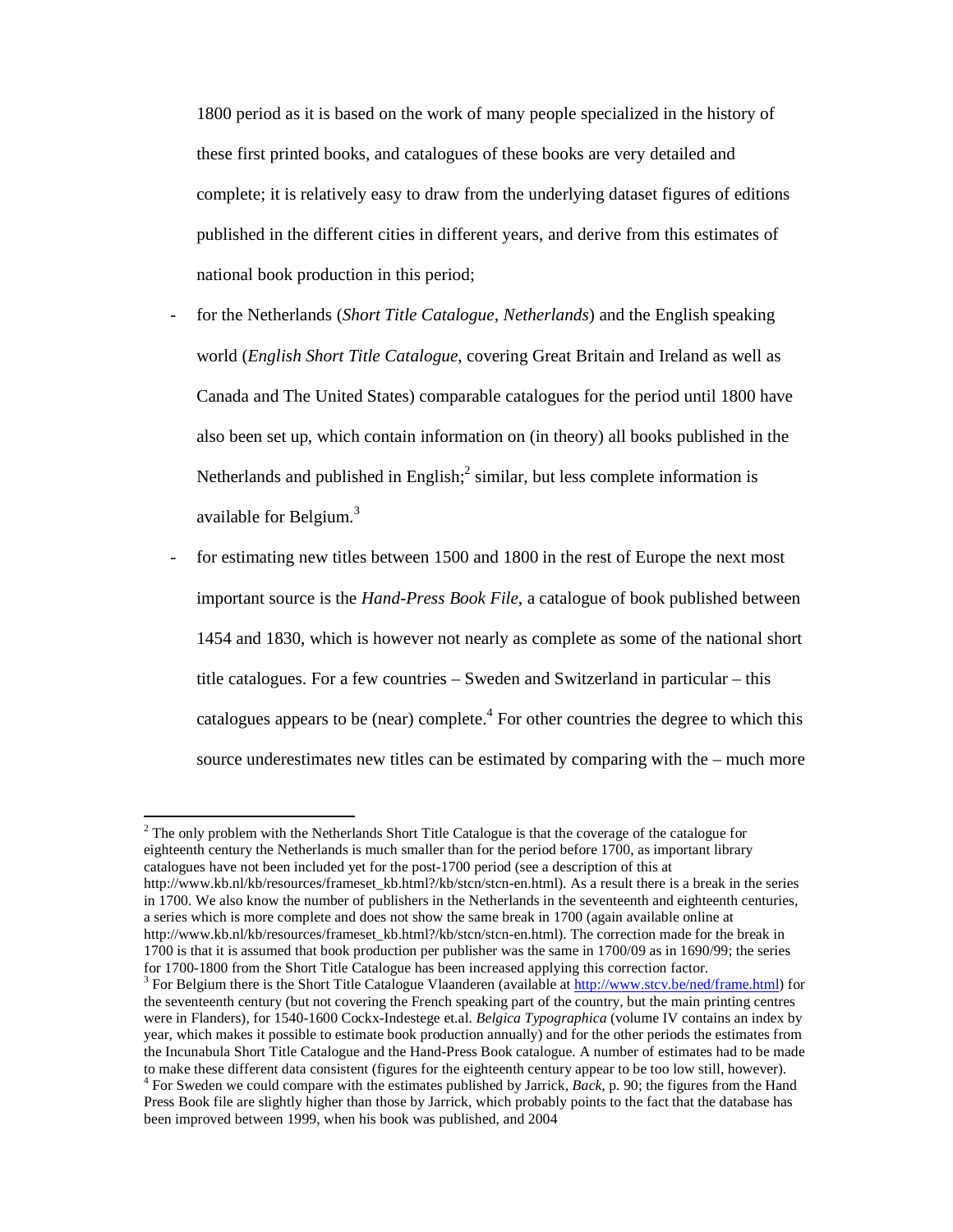complete - *Incunabula Short Title Catalogue*. This results, for the period 1454-1500, in an estimate of the degree to which the former dataset underestimates book production - this ratio varies from 27.5% (France) to 48.4% (Italy). In order to estimate total book output per country the number of books according to the Hand-Press Book File have been corrected by this ratio, which gives a systematic series of book production from 1455 to 1800. The problem with this procedure is that it assumes that the degree of underestimation of the Hand Press Book file is constant in time, which may not be the case (for example, there appears to be a discontinuity in the number of Spanish titles included in the file as the number suddenly drops from 742 in 1700 to 175 in 1701 and 133 in 1702). So we checked the results of this procedure on a country-by-country basis, using the available literature on book production in those countries.<sup>5</sup>

The same method for estimating new titles can be applied to Germany and Poland (or Russia), but the resulting estimates are much lower than the number of new titles that are mentioned in the catalogues of the Leipziger and Frankfurter Buchmesse from the same years (a series which begins in  $1565$ );  $6$  so the Hand Press Book file and the additional corrections made in these cases seriously underestimate the output of new titles; for these countries we have therefore relied on the figures of the book fairs, although these are also lower bound estimates (not all books were presented there); $\frac{7}{1}$ 

 $<sup>5</sup>$ . For France, for example, this results in a series that is broadly consistent with the different graphs of book</sup> production published in Martin and Chartier (eds.) *Histoire de l'édition française*, I, pp. 166, 443-6, and II, pp. 95-99 and E. Leroy Ladurie, 'Une Histoire Sérielle du Livre' pp 3-24; for Italy the estimates used here have been made consistent with the estimates of 16th century book production published by Santoro, *Storia*, pp. 106-107; similarly, the estimates for Spain have been made consistent with the 18<sup>th</sup> century estimates made by Jean-Marc Buigues, 'Evolución', pp. 309-312;

<sup>6</sup> Schwetschke, *Codex*

 $<sup>7</sup>$  A discussion about the representative ness of these book fairs in Laeven 1992; these fairs were of great</sup> importance for the book trade in Central Europe (a lot of the book production in 'Poland' occurred in 'German' cities, by German publishers), but also many books from France, the Low Countries and Italy were presented here.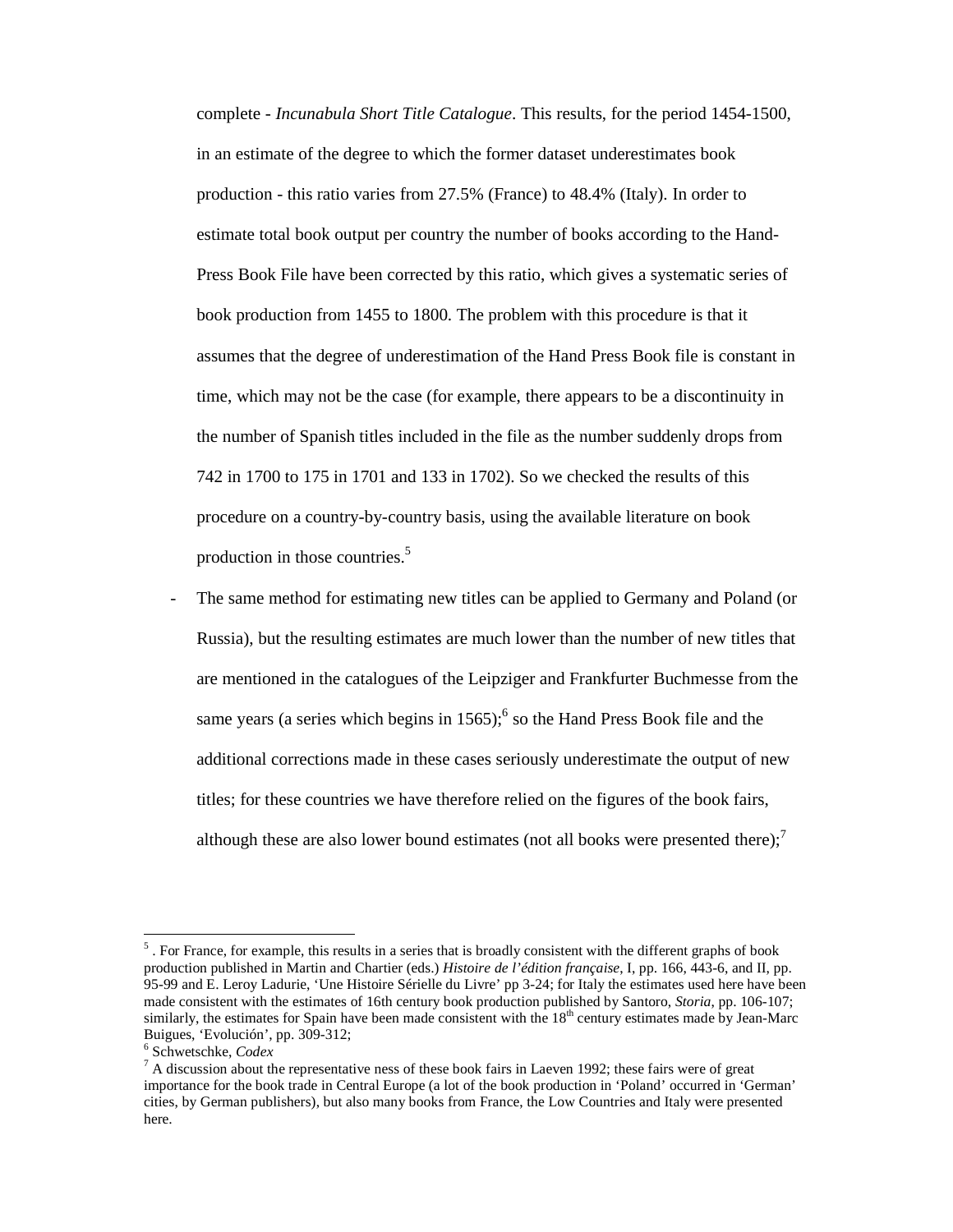- Finally, for six countries – Norway, Denmark, Portugal, Hungary, Austria and the Czech Republic – we were unable to estimate book production directly, as the numbers in the Hand Press Book file and the catalogues of the book fairs were very small; in order to get total estimates for Western Europe which are comparable which those for manuscript production before 1500, we estimated, on the basis of the share of these six countries in the Hand Press Book file the total volume of the printing industry – but this share was extremely small (it increased from 0.18% in 1454-1500 to 1.54% during the  $18<sup>th</sup>$  century).  $8<sup>th</sup>$ 

For a number of reasons our figures should be interpreted as lower-bound estimates: we do not correct for the (many?) books of which all traces have been lost, nor for the fact that at the book fairs only part of the production was presented. Series publications are not included either. The estimates of print runs are also conservative: we follow the literature that average sizes of editions between the 1450s and 1500 probably increased from 100 to 500 (the print run of the Gutenberg bible was 200); there is ample evidence that this increase continued after 500, but at a slower pace. We tentatively estimate that it went up to 1,000 in 1800, again a quite conservative estimate (print runs of mass produced books, such as bibles, prayer books and primary school books increased to more than hundred thousand in some cases).

Another problem to be addressed is the importance of international trade in books. Because the printing industry was characterized by economies of scale and externalities, production was often concentrated in large cities (for example, Venice in the fifteenth century, Antwerp in the sixteenth century and Amsterdam thereafter). Censorship and government policies to

<sup>&</sup>lt;sup>8</sup> Additionally, and only for comparative purposes, estimates were also made of book production in Russia, which was quite small, in particular before ca 1700; these estimates were based on the book fairs for the period before 1716 and on the Hand Press book file for the later period; for the slow development of printing in Russia see Marker 1982.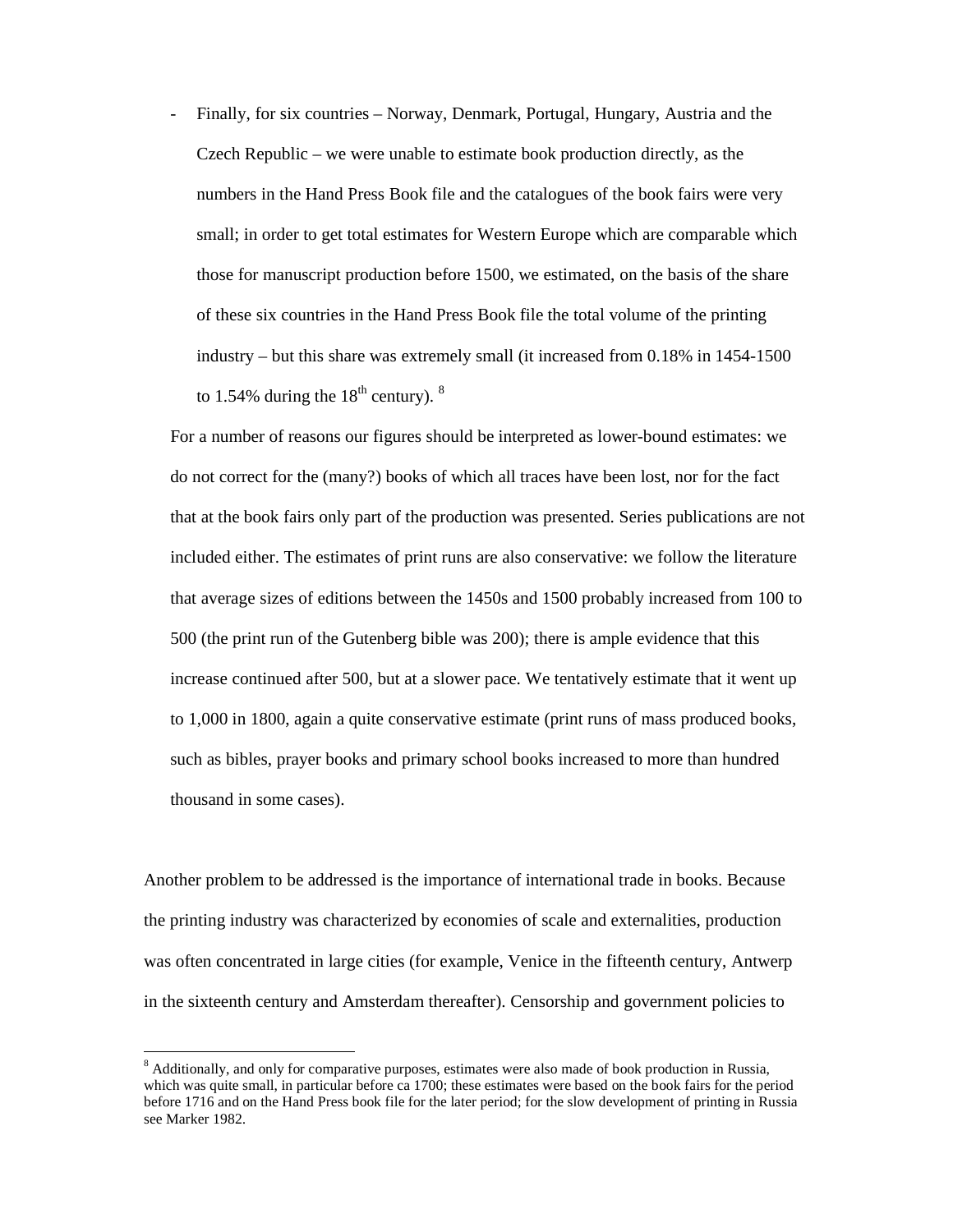keep book prices at a high level created additional incentives for international trade.<sup>9</sup> The number of books that were being presented at the annual book fairs of Frankfurt and Leipzig can be used as a proxy of the share of the output that was traded internationally, in particular for the non-German world. In Germany (and probably also in Switzerland and Austria) almost all books were presented there; it may be assumed that when a Dutch or Italian publisher went to the trouble of going to these fairs and presented his books there, he expected to export at least part of his production. So for non-German countries these data offer a proxy for the level of exports. These corrections affect levels of production and consumption in the small countries quite a bit (for example, we estimate that about a quarter of Belgian's output was exported in the sixteenth century, and about 10% of Dutch output in the seventeenth century), but do not have a big impact on the consumption in the big countries (except for Great Britain which may have imported as much as 30% of its consumption between 1450 and 1550). We will therefore use both, production and consumption in our estimates below.

|                    | 1454-99 | 1500-49 | 1550-99 | 1600-49 1650-99 |         | 1700-49 | 1750-99 |
|--------------------|---------|---------|---------|-----------------|---------|---------|---------|
| <b>Brit</b>        | 1.38    | 0.48    | 0.16    | 0.07            | 0.03    | 0.00    | 0.00    |
| Fran               | 0.25    | 0.02    | 0.03    | 0.02            | 0.00    | 0.01    | 0.01    |
| Belg <sup>a</sup>  | 0.00    | $-0.21$ | $-0.22$ | $-0.28$         | $-0.03$ | 0.11    | 0.26    |
| Neth               | 0.00    | 0.00    | 0.00    | $-0.08$         | $-0.07$ | $-0.02$ | $-0.05$ |
| Germ               | $-0.11$ | 0.01    | 0.03    | 0.03            | 0.01    | 0.00    | 0.01    |
| Switz <sup>a</sup> | 0.00    | $-0.29$ | $-0.21$ | $-0.70$         | $-0.42$ | $-0.20$ | $-0.41$ |

Table II-1: Estimates of the import and export shares of books (1454/99-1750-99)

<sup>&</sup>lt;sup>9</sup> Switzerland was, for example, during the sixteenth century the most important center of Reformation publishing (apart from Southern Germany itself), and in the eighteenth century became popular again as a means of escaping the French legislation against 'rebellious' literature (for example, Voltaire's Candide was clandestinely printed in Geneva in 1759). The Low Countries played a similar role for book consumption in England (sixteenth and seventeenth centuries) and France (seventeenth and eighteenth centuries).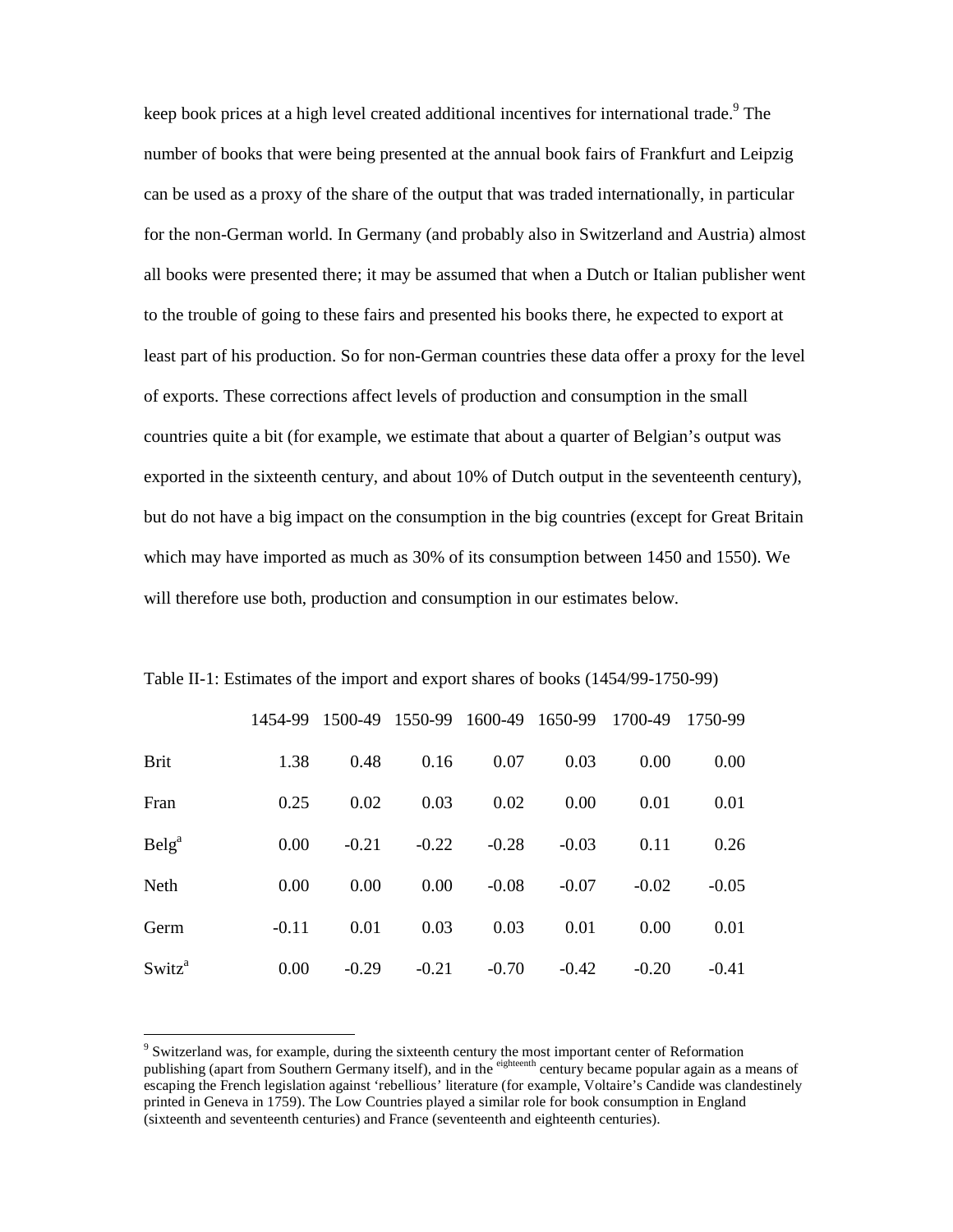Italy<sup>a</sup> -0.14 -0.05 -0.02 -0.03 0.00 0.00 0.00 <sup>a</sup>For Italy and Belgium (and Switzerland) we have assumed that 50% of the print runs of these books were sold abroad; for the Netherlands such an estimate appears to be too low, and we have assumed that this share was  $100\%$ ;<sup>10</sup> before 1700 exports from Belgium and the Netherlands mainly went to the British Isles, after 1700 also France and Germany each received a third of these exports; Italian and Swiss exports were mainly destined to France and Germany  $(50\% \text{ each})$ .<sup>11</sup>

Finally, the estimates of production and consumption were turned into estimates of the stocks of books available in the different countries at the end of each period. We started from the loss rates estimated by Buringh (see above) for the fifteenth century; because printed books were cheaper than manuscripts, loss rates were probably higher throughout the early modern period. The maximum loss rate for manuscripts was estimated at 43%; for printed books we estimate it to be as high as 60%, or 1 % per annum, and we assume that this did not change during the 1454-1800 period. Because of the very rapid growth of book production, and the relatively high loss rates, the development of stocks is dominated by the growth of production, and, as Table 7 shows, regressions on these two independent variables do not show very big differences (for this reason we focus on the development of production and consumption in this paper, and pay relatively little attention to the very similar development of stocks).

 $10$  The assumption is that, if print runs of exported books were the same as print runs of all books, the whole print run would be exported in the Dutch case; but average print runs f export books were probably relatively large, a factor which cannot be taken into account here

 $11$  For the fifteenth century we used the estimates of book exports and imports by Buringh (2006), and for the years between 1500 and 1565 we intrapolated the two patterns found.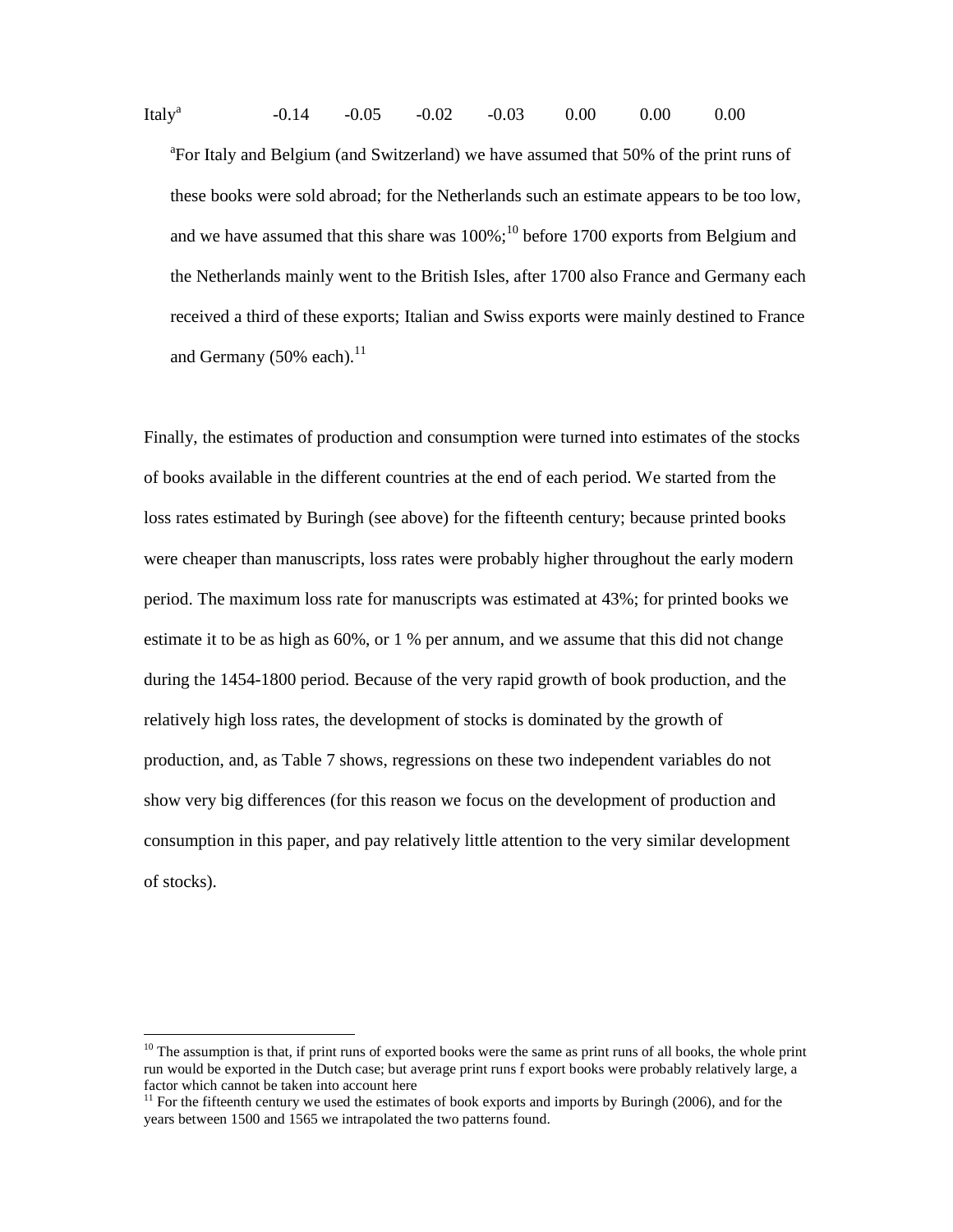# **References of Appendix I and II:**

Baxter, Ron. *Bestiaries and their uses in the Middle Ages*. Thrup: Sutton, 1998.

Becker, Gustav. *Catalogi Bibliothecarum Antiqui.* Hildesheim: Olms Verlag,1885 reprint 1973.

Bischoff, Bernhard and Virginia Brown. "Addenda to Codices Latini Antiquores." *Medieval Studies* 47 (1985): 317-66.

Bischoff, Bernhard. *Katalog der festländischen Handschriften des neunten Jahrhunderts (mit Ausnahme de wisigothischen)*. Wiesbaden: Harrasowitz, 1998.

Bischoff, Bernhard and Birgit Ebersperger. *Katalog der festländischen Handschriften des neunten Jahrhunderts (mit Ausnahme de wisigothischen); Teil II: Laon-Paderborn*.

Wiesbaden: Harrasowitz, 2004.

Buringh, Eltjo. *On medieval manuscript production in the Latin West, explorations with a global database*. Leiden: Brill, forthcoming 2009.

Campbell, B.M.S. "England in 1290. A view from the periphery." Unpublished paper Belfast, 2005.

CMD see below

Cockx-Indestege, Elly, Geneviève Glorieux and Bart op de Beeck. *Belgica Typographica*. 4 vols. Nieuwkoop: De Graaf, 1968-1994.

Ebersperger, Birgit. "Bernhard Bischoff's catalogue of ninth-century continental manuscripts." *Gazette du Livre Médiéval,* 34 (1999): 44-48.

Gneuss, Helmut. *Handlist of Anglo-Saxon manuscripts, a list of manuscripts and manuscript fragments written or owned in England up to 1100.* Tempe, AZ: Arizona centre for medieval and renaissance studies, 2001.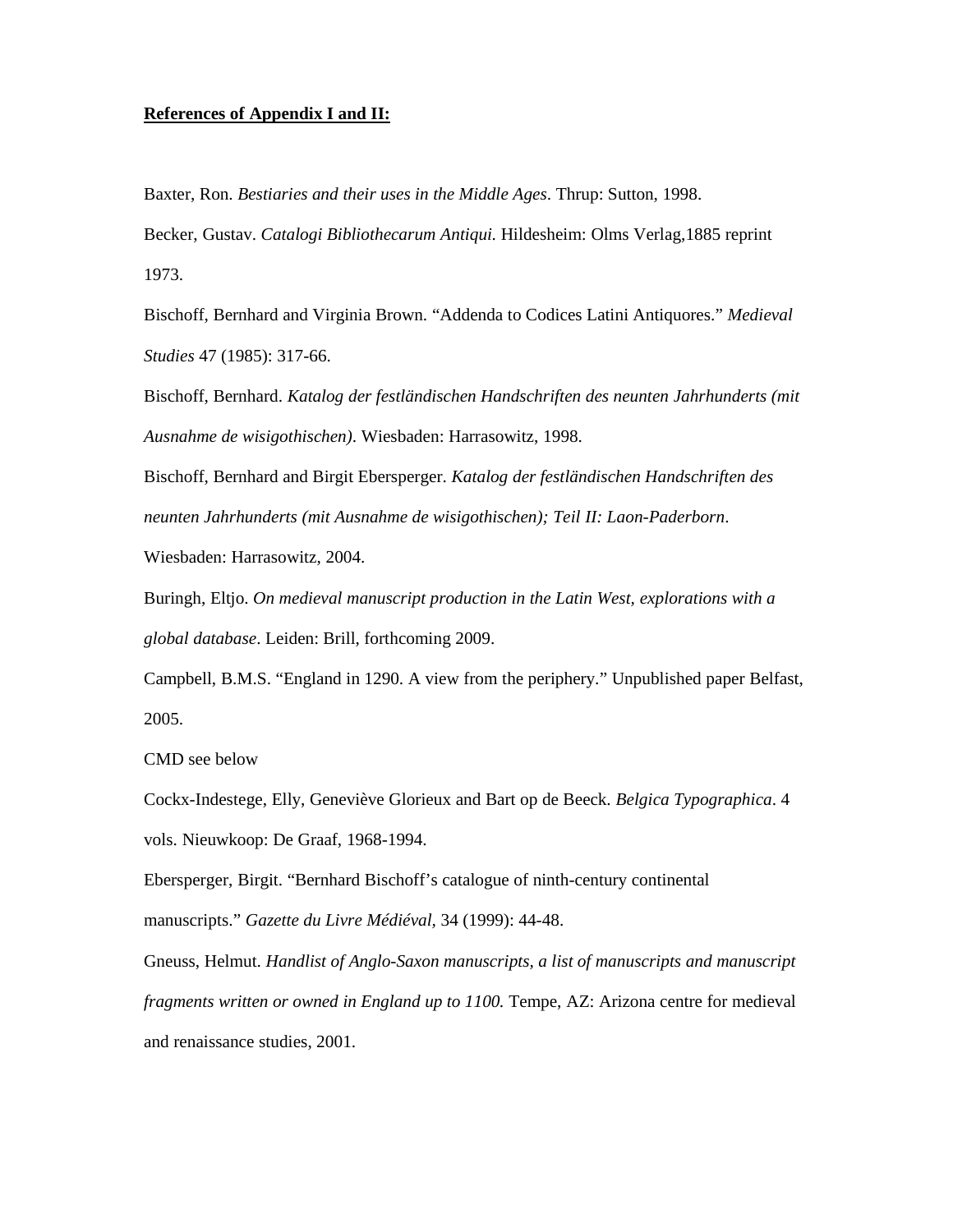Hoogendijk, Francisca A.J. and P. van Minnen, eds. *Papyri, ostraca, parchments and waxed tablets in the Leiden Papyrological Institute*. Leiden: Brill, 1991.

Jedin, H.; K.S. Latourette and J. Martin, eds. *Atlas zur Kirchengeschichte*. Freiburg: Herder, 1970.

Ker, Neil R. *Medieval Libraries of Great Britain, a list of surviving books*. London: Offices of the Royal Historical Society, 2<sup>nd</sup> edition, 1964.

Leroy Ladurie, Emmanuel. Une histoire sérielle du livre 1452-1970, *Histoire, Economie et Société* 14 (1995): 1-23.

Lowe, A.E. *Codices Latini Antiquiores, a palaeographical guide to Latin manuscripts prior to the ninth century*, 12 vols. Oxford: Clarendon press, 1934-1971.

Martin, Henri-Jean. "La Révolution de l'imprimé." In*Histoire de l'édition francaise*, edited by Henri-Jean Martin and Roger Chartier, vol 1, 145-63. Paris: Promodis, 1982.

Marker, Gary. "Russia and the 'Printing Revolution': notes and observations.", *Slavic Review* 41 (1982): 266-84.

Mayo, H. and S. Sharma. "The E.A. Lowe papers at the Pierpont Morgan Library." *Scriptorium* 46 (1992): 90-07.

Mazal, Otto. *Griechisch-römische Antike*. Graz: Akademische Verlag Anstalt, 1999.

McGurk, Patrick. *Latin Gospel Books from A.D. 400 to A.D. 800*. Anvers: Standard, 1961.

Millares Carlo, Augustin. *Tratado de paleografía espa*ň*ola*. 3 vols. Madrid: Espasa Calpe, 3rd edition, 1983.

Mostert, Marco. *The library of Fleury, a provisional list of manuscripts.* Hilversum: Verloren, 1989.

Mynors, Roger A.B., Richard H. Rouse and Mary A. Rouse. *Registrum Anglie de libris doctorum et auctorum veterum*. London: British Library, 1991.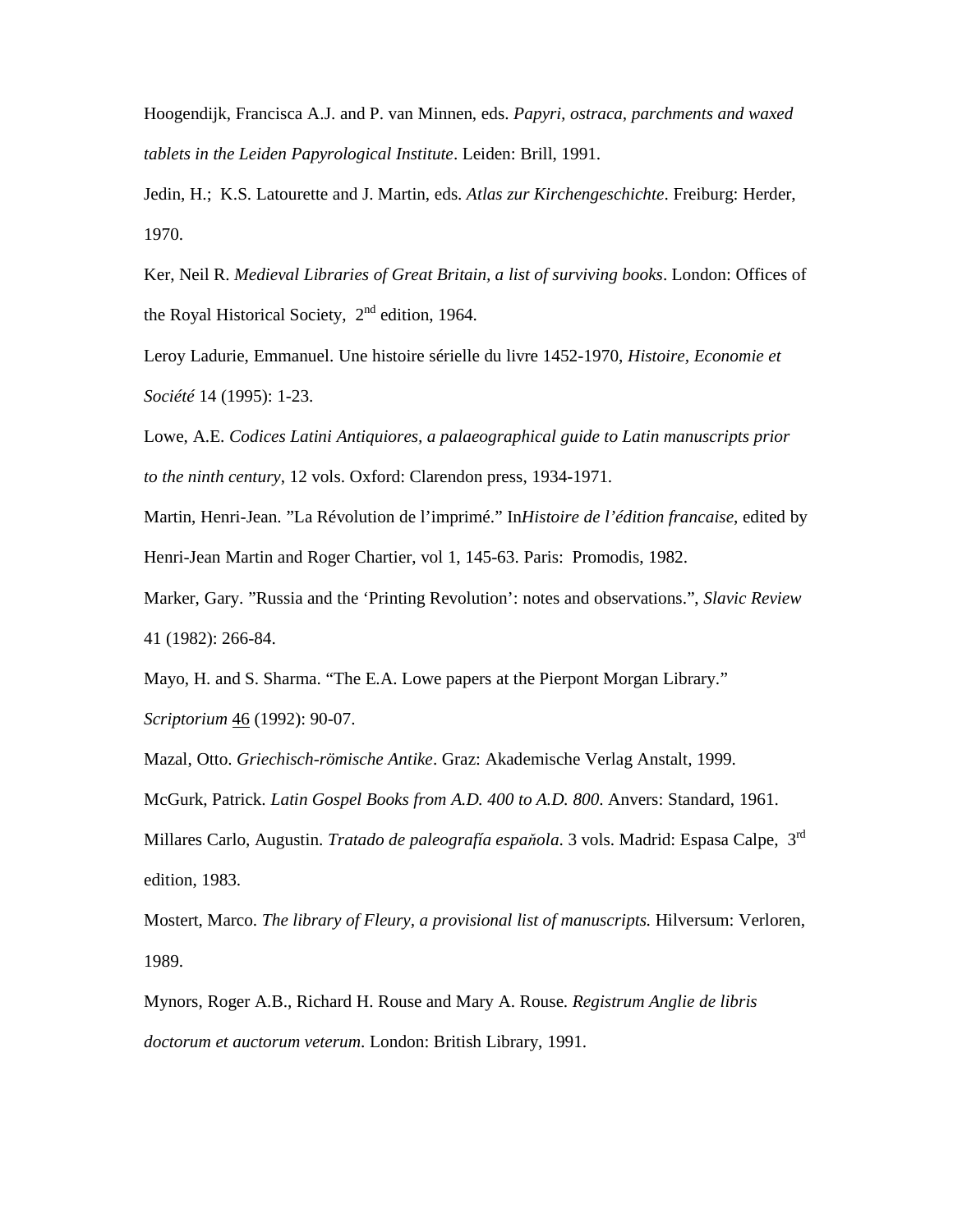Ruggles, Richard and Henry Brodie. "An empirical approach to economic intelligence in

World War II." *J. American Statistical Assoc*. 42, (1947): 72-91.

Santoro, Marco. *Storia del Libro Italiano*. Milano: Editrice Bibliografica, 1994.

Schwetschke, Gustav. *Codex nundinarius Germaniae literatae continuatus:* 

*der Mess-Jahrbücher des deutschen Buchhandels Fortsetzung, die Jahre 1766* 

*bis einschliesslich 1846 umfassend*. Halle: Schwetscke, 1877.

Thomassen, Cornelis A.J. (ed.) *Alba Amicorum, vijf eeuwen vriendschap op papier gezet*.

Maarsen: Schwartz, 1990.

CMD: volumes used for Table I-2

#### **Germany:**

G. POWITZ, *Die datierten Handschriften der Stadt- und Universitätsbibliothek Frankfurt am Main* (Stuttgart, 1984).

W. HAGENMAIER, *Die datierten Handschriften der Universitätsbibliothek und anderer öffentlicher Sammlungen in Freiburg im Breisgau und Umgebung* (Stuttgart, 1989).

H. SPILLING and W. IRTENKAUF, *Die datierten Handschriften der Württembergischen Landesbibliothek Stuttgart, Teil I: Die datierten Handschriften der ehemaligen Hofbibliothek Stuttgart* (Stuttgart, 1991)

J.E.K. THURN, K. MORVAY, H-G. SCHMIDT and P.G. SCHMIDT, *Die datierten Handschriften der Universitätsbibliothek Würzburg* (Stuttgart, 2004)

#### **Austria:**

F. UNTERKIRCHER, *Die datierten Handschriften der Österreichischen Nationalbibliothek bis zum Jahre 1400* (Wien, 1969), 2 vols.

F. UNTERKIRCHER, *Die datierten Handschriften der Österreichischen Nationalbibliothek von 1401bis 1450* (Wien, 1971), 2 vols.

F. UNTERKIRCHER, *Die datierten Handschriften der Österreichischen Nationalbibliothek von 1451bis 1500* (Wien, 1974), 2 vols.

F. UNTERKIRCHER, H. HORNIGER and F. LACKNER, *Die datierten Handschriften der Österreichischen Nationalbibliothek von 1501 bis 1600* (Wien, 1976), 2 vols.

F. UNTERKIRCHER, H. HORNIGER and F. LACKNER, *Die datierten Handschriften in Wien ausserhalb der Österreichischen Nationalbibliothek bis zum Jahre 1600* (Wien, 1981), 2 vols.

M. MAIROLD, *Die datierten Handschriften der Universitätsbibliothek Graz, bis zum Jahre 1600* (Wien, 1979), 2 vols.

M. MAIROLD, *Die datierten Handschriften in der Steiermark ausserhalb der Universitätsbibliothek Graz bis zum Jahre 1600* (Graz, 1988), 2 vols.

F. LACKNER, *Die datierten Handschriften in Niederöstereichischen Archiven und Bibliotheken bis zum Jahre 1600* (Wien, 1988), 2 vols.

## **Switzerland:**

B.M. SCARPATETTI, P. BLOESCH, M. GERMANN, C. GILLY, E. GILOMEN-SCHENKEL, H.J. GILOMEN, N. MEIER and J. VÖLLMY, *Katalog der datierten Handschriften in der Schweiz in lateinischer Schrift vom Anfang des Mittelalters bis 1550, Die Handschriften der Bibliotheken von Aarau, Appenzell und Basel* (Zürich, 1977), 2 vols.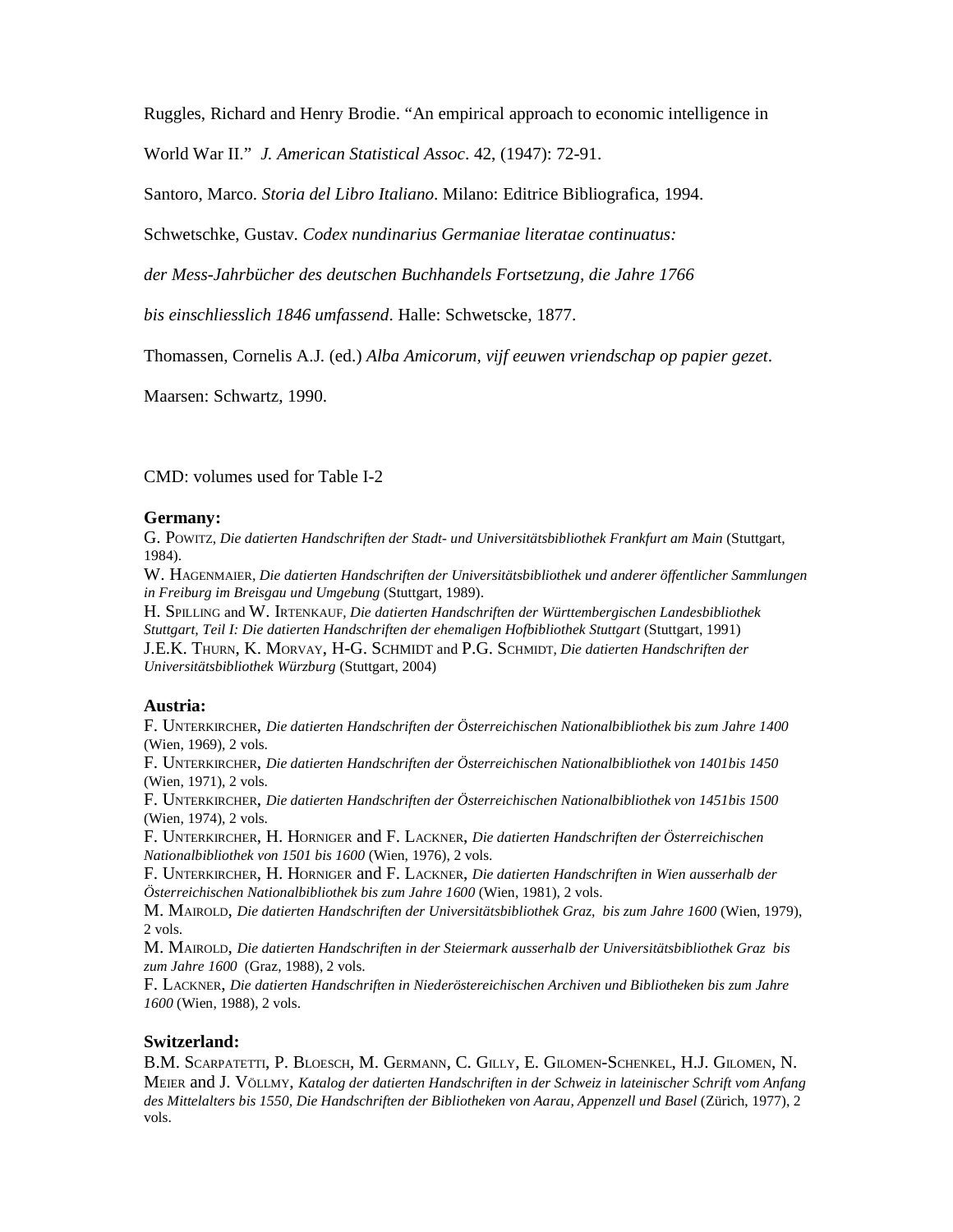B.M. SCARPATETTI, T. BITTERLI, P. BLOESCH, H. BÜCHLER- MATTMANN, C. GILLY, E. GILOMEN-SCHENKEL, H.J. GILOMEN, S. GRISEL, C. JÖRG, N. MEIER, P. OCHSENBEIN, C. VON STEIGER and J.

VÖLLMY, *Katalog der datierten Handschriften in der Schweiz in lateinischer Schrift vom Anfang des Mittelalters bis 1550, Die Handschriften in der Bibliotheken Bern – Porrentruy in alphabetischer Reihenfolge* (Zürich, 1983), 2 vols.

B.M. SCARPATETTI, R. GAMPER, M. STÄHLI, T. BITTERLI, P. BLOESCH, P. BÜTTNER, G. GAMPER, C. GILLY, E. GILOMEN-SCHENKEL, H.J. GILOMEN, C. HUNZIKER, N. MEIER, D. SIEBER, B. VÖGELI and J.

VÖLLMY, *Katalog der datierten Handschriften in der Schweiz in lateinischer Schrift vom Anfang des Mittelalters bis 1550, Die Handschriften in der Bibliotheken St. Gallen – Zürich in alphabetischer Reihenfolge* (Zürich, 1991), 2 vols.

## **Sweden:**

G. HORNWALL, J-O. TJÄDER and M. HEDLUND, *Katalog der datierten Handschriften in lateinischer Schrift vor 1600 in Schweden. Die Handschriften der Universtitätsbibliothek Uppsala* (Stockholm, 1977). J-O. TJÄDER and M. HEDLUND, *Katalog der datierten Handschriften in lateinischer Schrift vor 1600 in Schweden. Die Handschriften Schwedens ausgenommen UB Uppsala* (Stockholm, 1980).

## **France :**

M. GARAND, J. METMAN and M-T. VERNET, *Catalogue des manuscrits en écriture latine portant des indications de date, de lieu ou du copiste, Musée Condé et bibliothèques parisiennes (Paris, 1959), 2 vols.* M-C. GARAND, M. MABILLE, J. METMAN and M-T. D'ALVERNY, *Catalogue des manuscrits en écriture latine portant des indications de date, de lieu ou du copiste, Bibliothèque nationale fonds latin (Nos 1 à 8000)* (Paris, 1962), 2 vols.

M. MABILLE, M-C. GARAND, D. ESCUDIER and M-T. D'ALVERNY, *Catalogue des manuscrits en écriture latine portant des indications de date, de lieu ou du copiste, Bibliothèque nationale fonds latin (Nos 8001 à 18613)* (Paris, 1974), 2 vols.

M-C. GARAND, M. MABILLE, D. MUZERELLE and M.T. VERNET, *Catalogue des manuscrits en écriture latine portant des indications de date, de lieu ou du copiste, Bibliothèque nationale fonds latin (supplément) Nouvelles acquisitions latines, petits fonds divers* (Paris, 1981), 2 vols.

M-C. GARAND, M. MABILLE and J. METMAN, *Catalogue des manuscrits en écriture latine portant des indications de date, de lieu ou du copiste, Est de la France* (Paris, 1965), 2 vols.

M-C. GARAND, M. MABILLE and J. METMAN, *Catalogue des manuscrits en écriture latine portant des indications de date, de lieu ou du copiste, Bourgogne, Centre, Sud-Est et Sud-Ouest de la France* (Paris, 1968), 2 vols.

M-C. GARAND, G. GRAND and D. MUZERELLE, *Catalogue des manuscrits en écriture latine portant des indications de date, de lieu ou du copiste, Ouest de la France et Pays de Loire* (Paris, 1984), 2 vols.

D. MUZERELLE and G. GRAND, *Manuscrits datés des bibliothèques de France, Cambrai* (Paris, 2000).

(The volumes I to VII of France have been accessed digitally by: http://www.irht.cnrs.fr/cipl/cmdf/cmdf.htm)

## **Great Britain :**

A.G. WATSON, *Catalogue of dated and datable manuscripts c. 700-1600 in the Department of Manuscripts, The British Library* (London, 1979), 2 vols.

A.G. WATSON, *Catalogue of dated and datable manuscripts c. 435-1600 in Oxford libraries* (Oxford, 1984), 2 vols.

P.R. ROBINSON, *Catalogue of dated and datable manuscripts c. 737-1600 in Cambridge libraries* (Cambridge, 1988), 2 vols.

P.R. ROBINSON, *Catalogue of dated and datable manuscripts c. 888-1600 in London libraries* (Londen, 2003), 2 vols.

## **Italy:**

V. JEMOLO, *Catalogo dei manoscritti in scrittura latini datati o databili per indicazione di anno, di luogo o di copista, Bibliotheca Nazionale Centrale di Roma* (Torino, 1971), 2 vols.

F. DI CESARE, *Catalogo dei manoscritti in scrittura latini datati o databili per indicazione di anno, di luogo o di copista, Bibliotheca Angelica di Roma* (Torino, 1982), 2 vols.